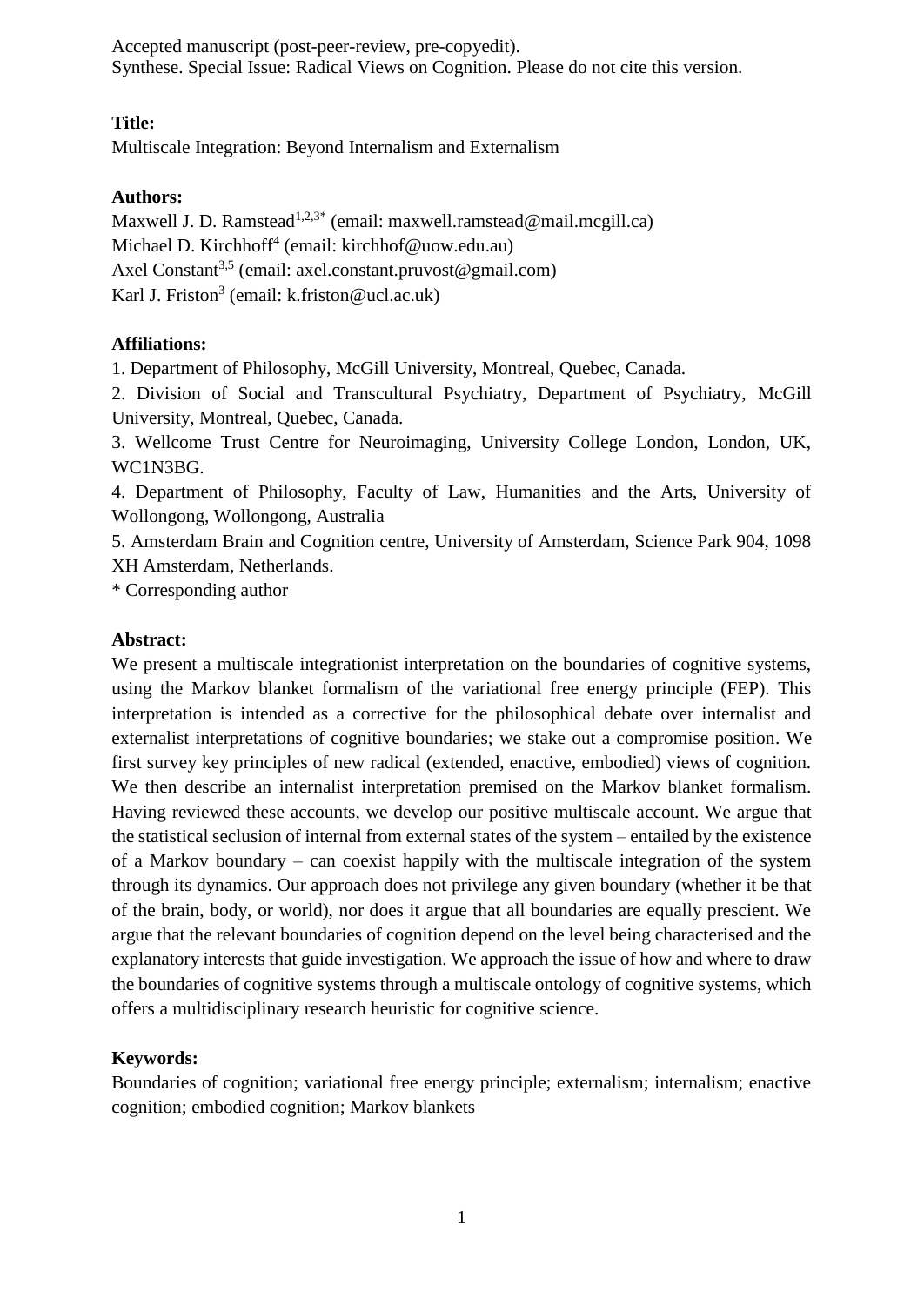*What we think cognition is depends on what our theoretical commitments suggest can be explained. The question facing the field is not "Which approach is true?" but "Which approach gives us the best scientific leverage?"*  ((Hutchins, 2010), pp. 706-707)

### **1. Introduction**

Over two decades ago, in 1991, Francisco Varela and colleagues articulated a general idea that now underlies what might be called *radical views on cognition*; namely, enactive, embodied, and extended approaches to cognition. According to proponents of the *enactive approach*, "cognition is … the enactment of a world and a mind on the basis of a history of the variety of actions that a being in the world performs" ((Varela, Thompson, & Rosch, 1991), p. 9). Since Varela and colleagues, philosophers and scientists have addressed the role of *embodied activity* in cognition and the degree to which our cognitive capacities are realised partly by elements of our embedding environment. Philosophers especially have been considering what embodied, enactive, and extended accounts have to teach us about the *boundaries of cognitive systems*.

Here, we focus on making explicit a description of the boundaries of cognitive systems that we think follows from taking seriously the enactive, embodied, and extended nature of cognition. This is the idea that *the boundaries of cognitive systems are nested and multiple – and that, with respect to its study, cognition has no fixed or essential boundaries* (Clark, 2017; Kirchhoff, 2018c; Kirchhoff & Kiverstein, In press; Kirchhoff, 2012; Stotz, 2010; Sutton, 2010).

This idea is far from the accepted view in the philosophy of mind and cognition. Indeed, it is common for researchers from different fields of study – e.g., neuroscience and the philosophy of neuroscience (Hohwy, 2014; Seth, 2014), embodied cognition (Gallagher, 2006; Noë, 2004), ecological psychology (Gibson, 1979), and anthropology (Ingold, 2001) – to infer that there is a *uniquely defining boundary* or unit of analysis from which best to understand and investigate cognition. In its more extreme forms, one might call this position *essentialism* about the boundaries of cognition. Views stressing that cognition has a unique and privileged boundary take many forms. Some argue that cognitive activity is essentially realised by states of the brain. Others argue that cognition is best conceived of as forms of embodied activity. Others still prefer to study cognition "in the wild," in terms of the patterning of cultural practices and construction of cognitive niches.

The claim that the boundaries of cognition are nested and varied runs counter to any of these brain-based, embodied, and/or ecological, environmental assumptions about the boundaries of cognition, for it does not privilege the brain, the body, or the environment. Nor do we consider the brain, body and environment as equally important, as some in the enactivist tradition have proposed (Hutto and Myin 2013). This is the Equal Partner Principle of radical enactivism. It states that the contributions of the brain to cognition should not be prioritised over those of the body and the environment. Even if there is something correct about this claim – that one should not a priori privilege the brain in explanations of cognition – there is also something problematic about this principle; namely, that on some occasions it will turn out to be incorrect, as privileging the brain will be required to explain some phenomena under consideration.

Where to draw the *scientifically relevant boundaries* will depend both on the nature of the phenomenon being investigated and on our explanatory interests (Clark 2017; Hutchins 1995). By standing on the shoulders of theorists that take seriously the idea that cognitive boundaries are not singular but nested and varied, we reject all views assuming there to be unique and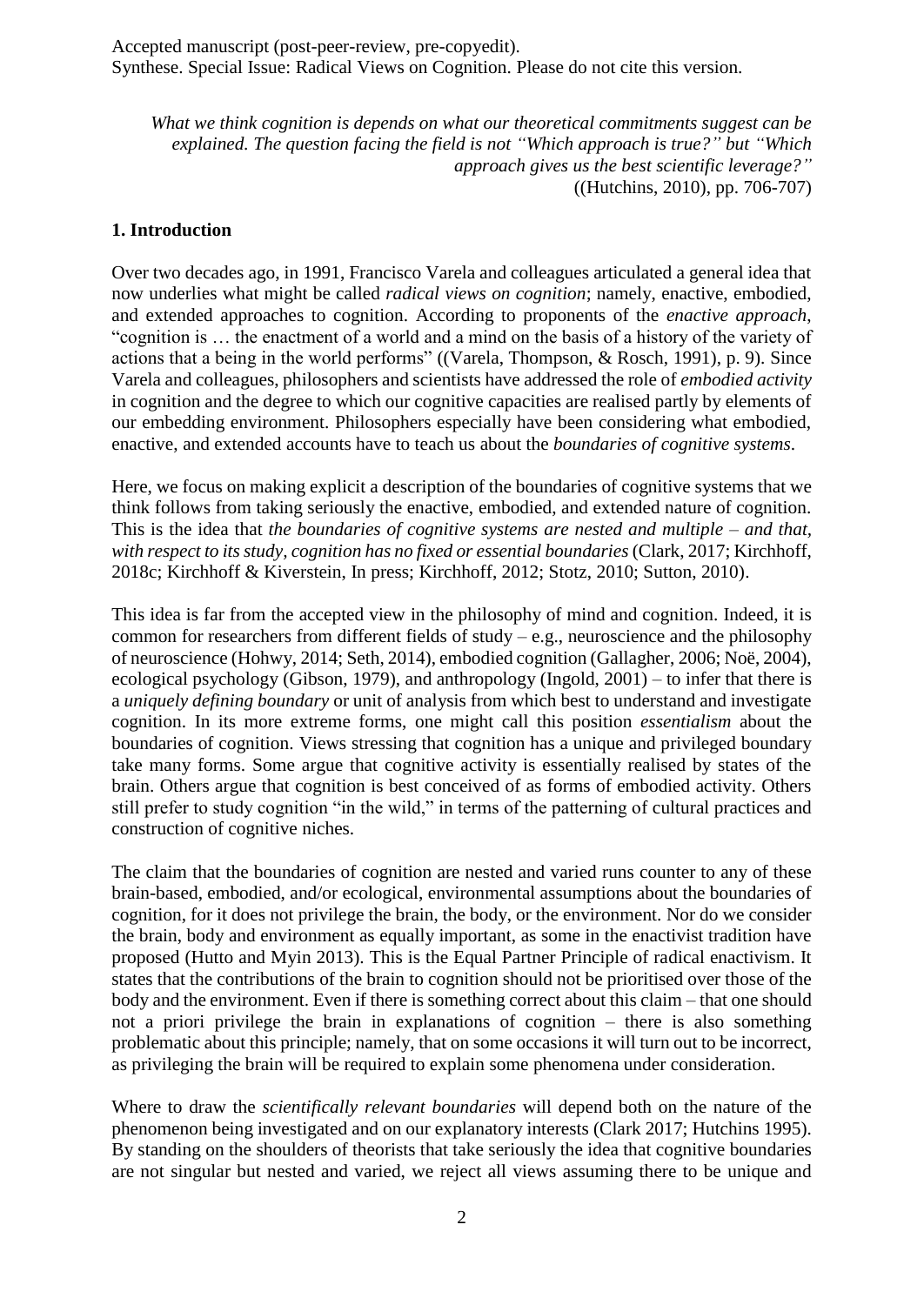privileged boundaries for cognitive systems, and stake out a compromise position between (in our view) the overly coarse-grained distinction between internalism and externalism about the boundaries of cognition.

Our argument takes the form of a *multiscale integrationist* formulation of the boundaries of cognition based on the variational free energy principle (henceforth FEP). This principle casts cognition and action in terms of quantities that change to minimise free energy expected under action policies. As we discuss in the second section of this paper, we use the FEP because free energy and its expectation can be broadly construed as metrics of cognitive activity that transcend specific spatial and temporal scales (Friston, Levin, Sengupta, & Pezzulo, 2015; Kirchhoff, 2015; Kirchhoff, Parr, Palacios, Friston, & Kiverstein, 2018; Ramstead, Badcock, & Friston, 2018a; Ramstead, Constant, Badcock, & Friston, 2019). This allows us to cast the boundaries of cognition as assembled and maintained in an informational dynamics across multiple spatial and temporal scales. Crucially, we shall show that this multiscale application of the FEP implies both ontological and methodological pluralism.

We cast *ontological pluralism* in terms of a *multiscale formal ontology of cognitive systems*. In the sense we are using the term, to produce a *formal ontology* means to use a mathematical formalism to answer the questions traditionally posed by metaphysics; i.e., what does it mean to be a thing that exists, what is existence, etc. Our formal ontology is effectively in the same game as statistical physics, in that it treats as a system sets of states that evince a robust enough form of conditional independence.

This ontology implies, that any given cognitive system has a plurality of boundaries relevant to their scientific study; namely, the boundaries of its relevant subsystems. Our claim is that which among these are the *most relevant* will depend on the phenomenon being studied and the explanatory interests of researchers. Some of these boundaries are internal to the systems – these are boundaries of relevant *subsystems* nested in the whole system or organism (e.g., cells, ensemble of cells, organs, etc.); other boundaries separate the organism from its external environment (e.g., the skin membrane); and others still extend outwards to include the organism and external, worldly states (e.g., constructed niches and patterned cultural practices).

The claims we are making about the boundaries of cognitive systems are ontological. We are using a mathematical formalism to answer questions that are traditionally those of the discipline of ontology, but crucially, we are not deciding any of the ontological questions in an a priori manner. The Markov blankets are a result of the system's dynamics. In a sense, we are letting the biological systems carve out their own boundaries in applying this formalism. Hence, we are endorsing a dynamic and self-organising ontology of systemic boundaries.

Furthermore, this ontological pluralism implies *methodological pluralism* under the FEP. The FEP can be used as a *methodological heuristic* for interdisciplinary research, which in turn allows scientists to privilege various boundaries of a nested cognitive system, depending on their specific explanatory interests. The FEP is *not* a theory of everything; it does not, on its own, provide an explanation of the systemic processes that constitute living systems (Ramstead, Badcock, & Friston, 2018b). Rather, it is a principle that coordinates and constrains the kind of explanations deployed when one is addressing how expected free energy minimisation occurs across many different spatial and temporal scales; which call for complementary explanations in terms of, e.g., neuroscience (Friston, 2010), embodied cognition (Allen & Friston, 2016), ecological psychology (Bruineberg & Rietveld, 2014;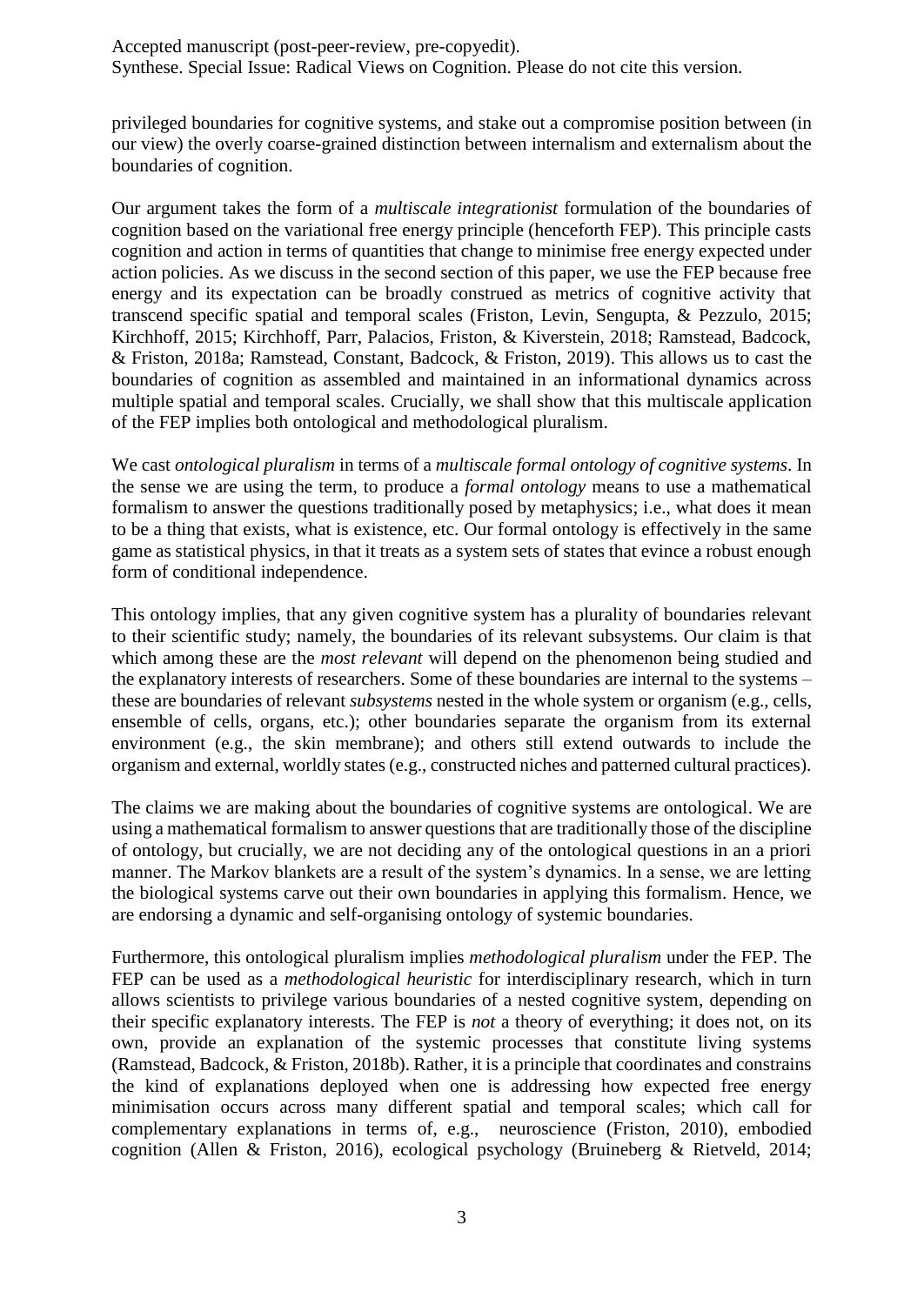Ramstead et al., 2019), and niche construction (Constant, Ramstead, Veissière, Campbell, & Friston, 2018; Hesp et al., In press).<sup>1</sup>

We approach this multiscale, integrationist view of the boundaries of cognition by focusing on the *Markov blanket formalism*, which underwrites the FEP (see Figure 1 for a detailed technical explanation). This formalism allows us to individuate a system by demarcating its boundaries in a statistical sense. Intuitively, for a thing to exist, it must evince some form of conditional independence from the system in which it is embedded. Markov blankets operationalise this intuition. In more technical terms, a Markov blanket induces a statistical partitioning between internal (systemic) and external (environmental) states, where environmental states can be associated with neuronal, bodily, or worldly states depending on the relevant partitioning of the system in question. The Markov blanket itself comprises a bipartition into active and sensory states, which mediate exchanges between systemic and environmental (neuronal, bodily, worldly) states. Importantly, the presence of a Markov blanket shields or insulates internal states from the direct influence of external states. This follows from the partitioning rule of Markov blankets, according to which internal states can influence external states via active states, and external states can influence internal states via sensory states. Hence, the Markov blanket formalism shows that internal and external states are 'hidden' (i.e., conditionally independent) from one another in virtue of the existence of a Markov blanket, thus providing the statistical means by which to delineate the boundaries of a biological and/or cognitive system.



**Fig 1.** *The Markov blanket and active inference*.

1

<sup>&</sup>lt;sup>1</sup> We do not intend this list of relevant disciplines to be exhaustive.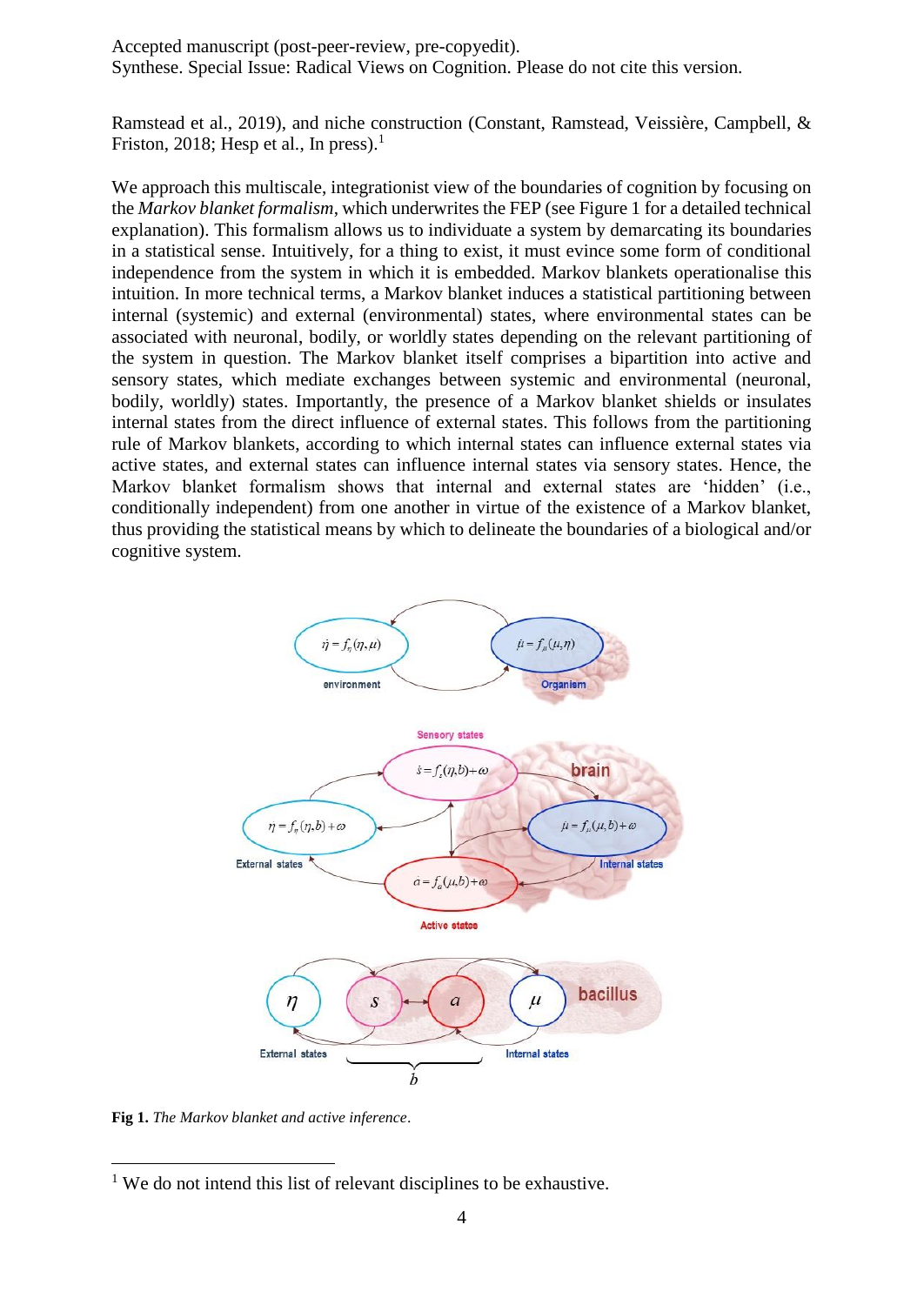A Markov blanket is a set of states that enshrouds or statistically isolates internal states from external or hidden states. This figure depicts the partition of the states into internal ( $\mu$ ) and external states ( $\eta$ ). In the parlance of graph theory, the Markov blanket is a set of nodes that shields the internal states (or nodes) from the influence of external states; in the sense that internal states can only be affected by external states indirectly, via the blanket states (Friston, Parr, & de Vries, 2017). Internal and external states are therefore separated, in a statistical sense, by the Markov blanket ( $b$ ), which itself comprises sensory ( $s$ ) and active states ( $a$ ) – defined as blanket states that are and are not influenced by external states respectively. The top panel schematises the relations of reciprocal causation that couple the organism to its ecological niche, and back again. Internal states of the organism change as a function of its current state ( $\mu$ ) and the state of its niche ( $\eta$ ), which is expressed in terms of a flow

 $f_{\mu}(\mu, \eta)$  with random fluctuations. Reciprocally, states of the niche change over time as a function of the current

state of the environment and the organism, again, specified in terms of a flow  $f_{\eta}(\eta,\mu)$  with random fluctuations.

The self-organisation of internal states in this scheme corresponds to perception. Active states couple internal states back to states of the niche, and so correspond to the actions of an organism. Given the anti-symmetric conditional dependencies entailed by the presence of the Markov blanket, the dynamics of the niche, too, can be expressed as a gradient flow of a free energy functional of external and blanket states. The lower panel depicts the dependencies as they would apply to a unicellular organism. In this panel, the internal states are associated with the intracellular states of a cell, the sensory states are associated with surface states of the cell membrane, and the active states are associated with the actin filaments of the cytoskeleton. Adapted from (Constant, Ramstead, et al., 2018).

We accept that the Markov blanket formalism can be used to delineate the boundaries of cognitive systems (cf.(Hohwy, 2016; Kirchhoff & Kiverstein, In press)). We shall argue that cognition involves dynamics (i.e., the Bayesian mechanics of active inference) that ensure adaptiveness, which straddle across and integrate such boundaries. We call this position *multiscale integration*. We argue that the FEP can accommodate a multiscale integrationist account of the boundaries of cognitive systems. We therefore argue that the *inferential seclusion* of internal states and external states, given by the Markov blanket formalism, can coexist with *existential integration* through active inference; justifying the view that the boundaries of cognition are *nested* and *multiple*.

The structure of this paper is as follows. In the next (second) section, we review the FEP and active inference. In the third section, we survey key principles of new radical – extended, enactive, embodied – views of cognition, with a focus on enactive views in particular. We then describe a brain-based argument for the boundary of cognitive systems premised on the Markov blanket formalism – and the FEP – that pushes back again these radical views of cognition. In the fourth section, we develop our positive proposal for a multiscale account of the FEP. We argue that the encapsulation or statistical seclusion entailed by the Markov boundary is reiterated at every hierarchical description of living systems; from the single cell, to organs, to individuals, and all the way out to coupled organism-environment systems – all of which can be cast as having their own Markov blanket. We also argue that the organism and niche are coupled to one another through active inference.

In this sense, our argument owes much to (Clark, 2017). Clark sets out the idea of organisms having temporally extended Markov blankets, the boundaries of which reach all the way down to DNA and all the way up to individual organisms and their respective niches. Our focus, however, is different from Clark's, in two ways. First, we make explicit that this view of the Markov blanketed cognitive system implies two forms of pluralism, ontological and methodological; and second, we emphasize that active inference entails adaptive phenotypes, cultural practices, and niche construction; the joint phenotype of the organism (including states of its adapted niche) encodes information that, at least in some cases, is as important as that encoded by states of the brain to explain adaptive behaviour. We conclude by considering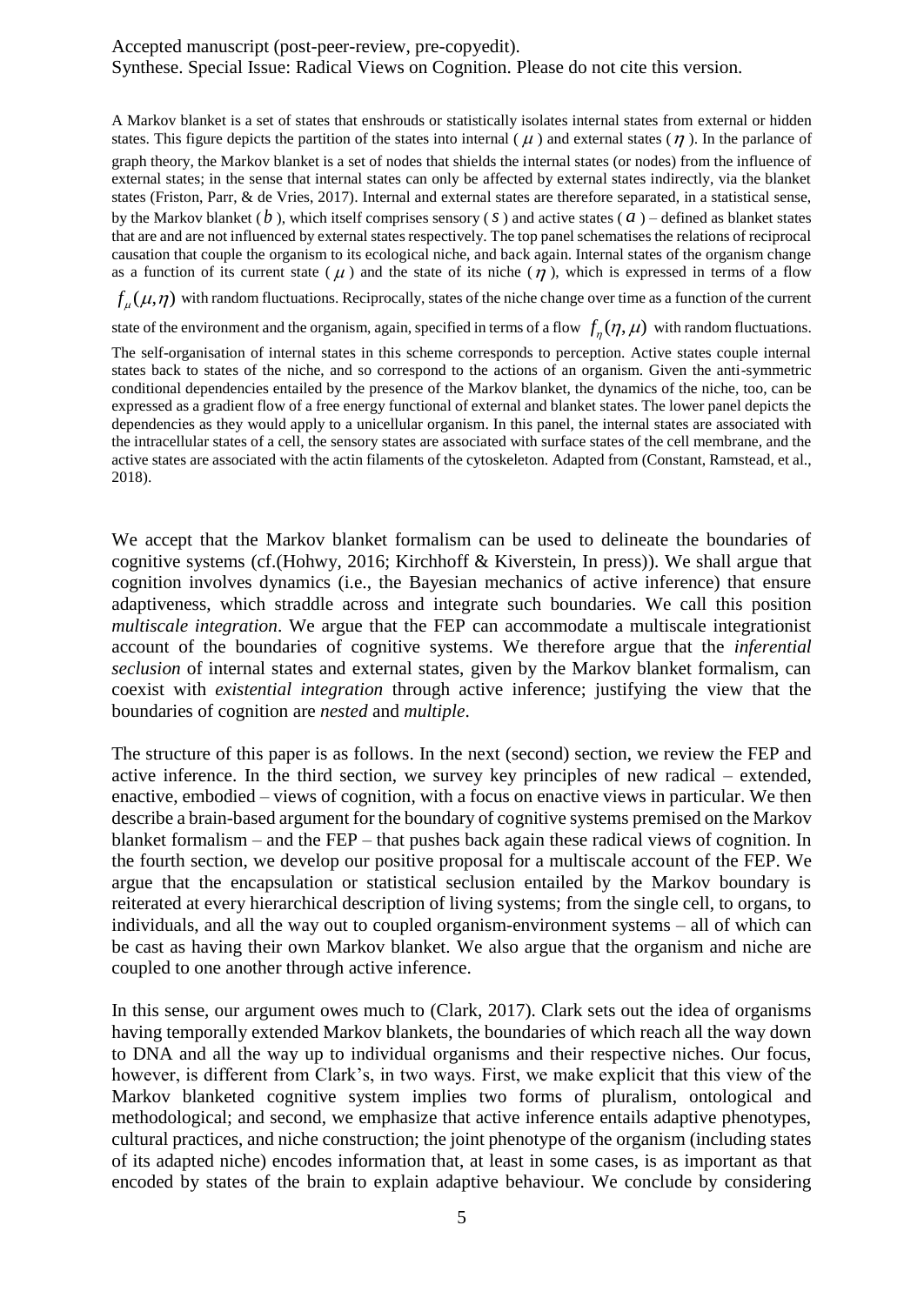future research directions for approaching systemic organisation through a multiscale ontology of cognitive systems and a multidisciplinary research heuristic for cognitive science.

# **2. A variational principle for living systems**

## **2.1. The variational free energy formulation**

Organisms find themselves, more often than not, in a bounded set of characteristic states. We can cast this set of states, in which the organism is *most likely* to find itself, as its overall *phenotypical states and traits*; namely, the repertoire of measurable functional and physiological states, as well as morphological traits, behavioural patterns, and the adapted ecological niches that characterizes it as 'the kind of organism that it is' (Kirchhoff et al., 2018; Ramstead et al., 2018a). From this statistical perspective, the question of how organisms remain alive can be recast as the question of how they maintain themselves in phenotypic states.

Remarkably, organisms resist entropic erosion by simply limiting the dispersion of states that they occupy during their lifetime. The variational free energy principle (FEP) provides a formal description of this anti-entropic feat. The FEP casts the functioning of biological systems of any kind, including their different psychological profiles, in terms of a single imperative: to minimise *surprise* (aka surprisal or self-information). The concept of surprise does not refer to the psychological phenomenon of being surprised. It is an information-theoretic notion that measures how uncharacteristic or unexpected a particular sensory state is, where *sensory* states can be caused by *external* worldly (and bodily) states.

A key premise of the FEP is that cognitive systems cannot estimate surprise directly and therefore must work to reduce an *upper bound* on surprise, which they can track; namely, variational free energy. In other words, surprise cannot be evaluated directly because this would entail to name all possible ways in which some sensations could have been caused. However, variational free energy can be evaluated given a generative model of how sensations were caused. Because variational free energy is (by construction) always greater than surprise, minimising free energy implicitly minimises surprise (see Figure 2). One can think of variational free energy as a *guess* or *approximation to surprise*, whose accuracy can be finessed through perception; namely, the dynamics of a system's internal states. This perceptually crafted approximation to surprise can now be minimised by action; namely, the dynamics of a system's active states.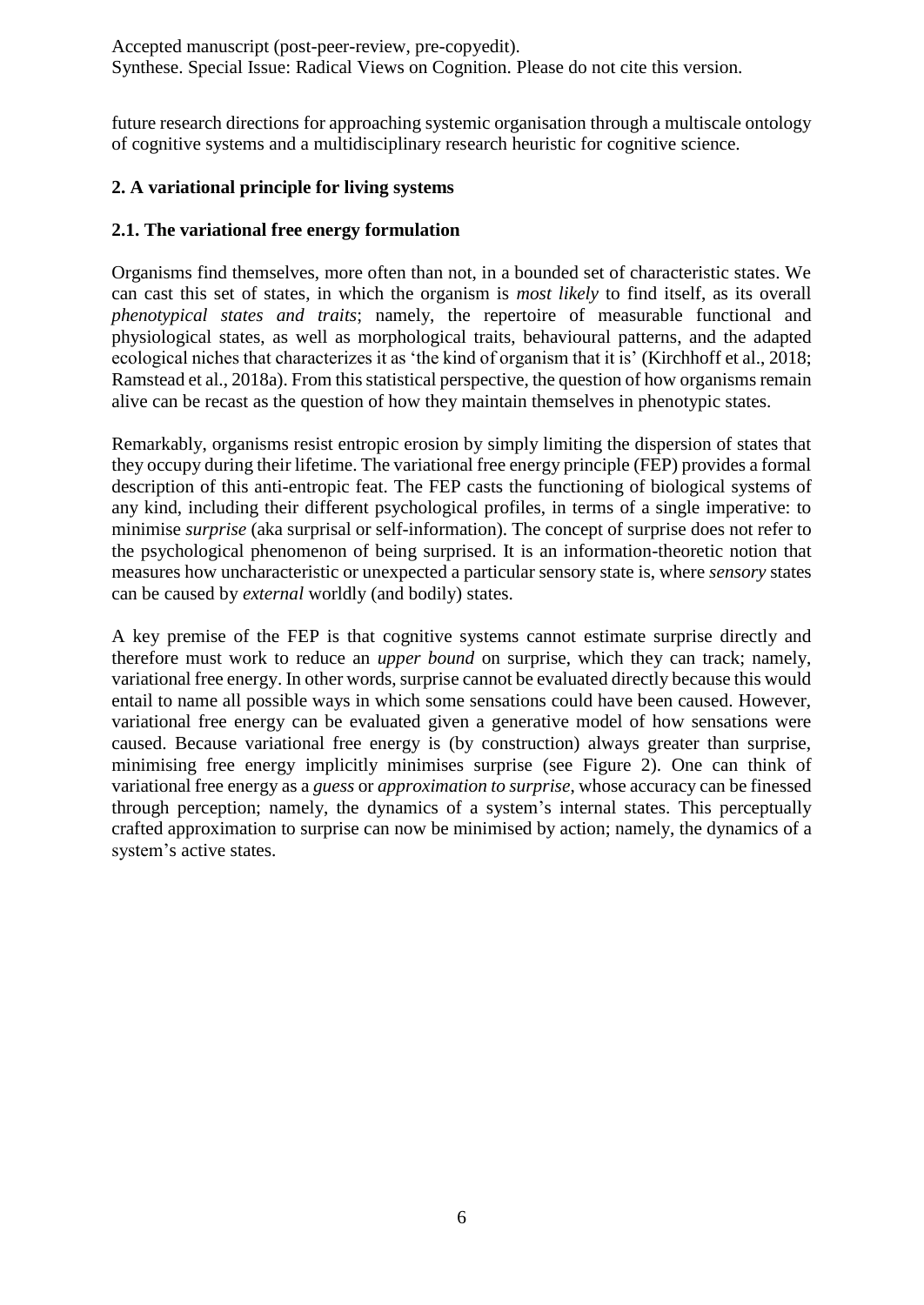

**Fig. 2**. The free energy principle and self-evidencing. Upper panel: Depiction of the quantities that define an agent engaging in active inference and its coupling to its ecological niche or environment. These are the internal states of the agent ( $\mu$ ), sensory input  $s = g(\eta, a) + \omega$ , and action  $a$ . Action and sensory input describe exchanges between the agent and its world; in particular, action changes how the organism samples its environment. The environment is described by equations of motion,  $\dot{\eta} = f(\eta, a) + \omega$ , that specify the (stochastic) dynamics of (hidden) states of the world  $\eta$ . Here,  $\omega$  denote random fluctuations. The free energy ( $F$ ) is a function of sensory input and a probabilistic belief  $q(\eta : \mu)$  that is encoded by internal states. Changes in active states and internal states both minimise free-energy and, implicitly, self-information. Lower panel: Depiction of alternative expressions for the variational free-energy, which clarify what its minimisation entails. With regards to action, free-energy can only be minimised by increasing the *accuracy* of sensory data (i.e., the selective sampling of predicted data). Conversely, the optimisation of internal states through perception makes the probability distribution encoded by internal states an approximate conditional density on the causes of sensory input (by minimising a Kullback-Leibler divergence *D* between the approximate and true posterior density). This optimisation tightens the free-energy bound on self-information and enables the creature to avoid surprising sensations through adaptive action (because the divergence can never be less than zero). With regards to the selection of actions that minimise the *expected free energy*, the expected divergence becomes (negative) *epistemic value* or *salience*, and the expected surprise becomes (negative) *extrinsic value*; which is the expected likelihood that prior preferences are indeed realised as a result of the selected action. See (Friston, FitzGerald, Rigoli, Schwartenbeck, & Pezzulo, 2017) for a full description of the free energy expected following an action. Adapted from (Ramstead et al., 2018a).

In a nutshell, the FEP tells us that cognitive systems can estimate and thereby avoid surprise, on average and over time, by working to suppress a variational bound on surprise. Crucially, this free energy bound is exactly the same quantity used in Bayesian statistics to optimise (generative) models of data. In this setting, negative free energy is known as log model evidence or marginal likelihood. This leads to a complementary perspective on surpriseminimising dynamics that become self-evidencing; in the sense of optimising Bayesian model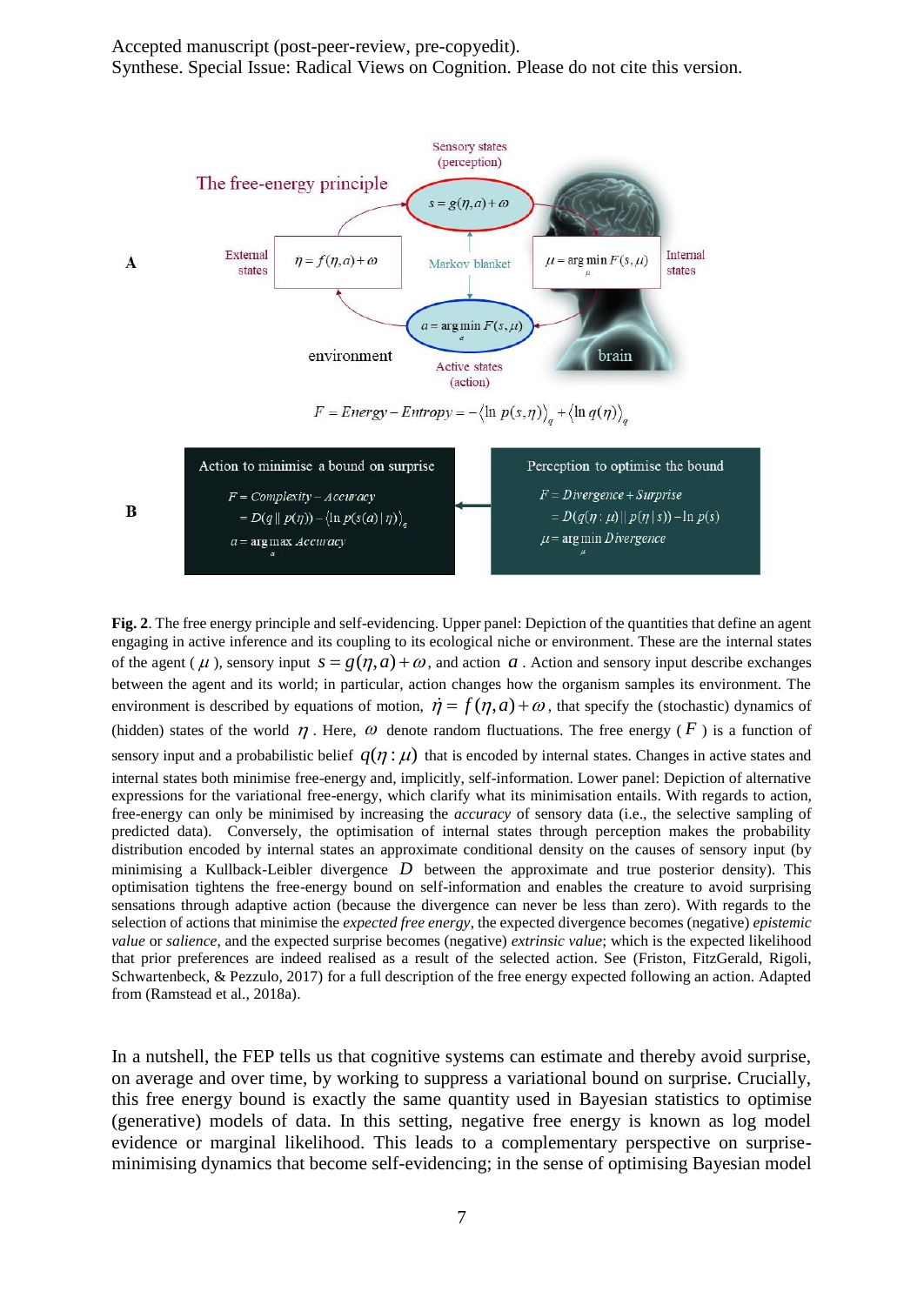evidence – and, by implication, performing some sort of (perceptual) inference. In short, technically speaking, minimising self-information underwrites self-organisation through selfevidencing (Hohwy, 2016); thereby evincing a Bayesian mechanics for any system that exists in the sense of possessing a Markov blanket.

Standard cognitive functions like perception (Hohwy, Roepstorff, & Friston, 2008), attention (Feldman & Friston, 2010), and learning (Friston, 2005; Friston, FitzGerald, Rigoli, Schwartenbeck, & Pezzulo, 2016a) all seem to conform to this single principle. The machinery used to estimate and avoid surprise also recruits a series of non-standard functions like emotions (Van de Cruys & Wagemans, 2011), action (Friston, Mattout, & Kilner, 2011), culture and its production (Fabry, 2017; Ramstead, Veissière, & Kirmayer, 2016), as well as evolutionary processes like niche construction (Constant, Bervoets, Hens, & Van de Cruys, 2018; Constant, Ramstead, et al., 2018) and natural selection (Campbell, 2016; Friston & Stephan, 2007), thereby forcing us to rethink the boundaries of cognition.

Statistically, one can define variational free energy as surprise plus a measure of the distance between a system's (posterior Bayesian) beliefs<sup>2</sup> about the external causes of its sensory input, encoded by its internal states (e.g., neural architecture), and the true posterior probability distribution, conditioned on a generative model of how that input was produced (Friston, 2010). Thus, the variational free energy is defined with reference to a (generative) model of what caused its sensations (including, crucially, its own actions). Variational free energy can thus be cast as a measure of the kinds of things that the cognitive systems finds surprising or, more simply, an estimation of surprise. In summary, variational free energy is an *upper bound* on surprise, in the sense that surprise can never be greater than free energy given the way variational free energy is constructed – [for details, see \(](https://paperpile.com/c/U2CQOw/eMpPr/?prefix=for%20details%2C%20see)Friston, 2012). Thus, by acting to minimise free energy, organisms implicitly minimise surprise.

Crucially, by acting to reduce variational free energy, biological systems come to instantiate a *probabilistic* (*generative*) *model* of their environment, including the states of their body (Friston, Parr, et al., 2017). This generative model can be viewed as a 'map' of the relational or causal structure among the various quantities (e.g., sensory observations and Bayesian beliefs) that are optimized through action, perception, and learning, as the organism navigates, and maintains itself in its environment. Hence, it is said that the generative model is 'entailed' by the existence of an organism (Friston, 2012; Ramstead et al., 2018a), in the sense that it changes as a function of the organism's normal bioregulatory activity. Heuristically, this means that through adaptive action, organisms come to embody a guess about the causes of their sensations (i.e., a generative model) by optimizing its beliefs about those causes.

An intuitive example of free energy bounding dynamics is the maintenance of core body temperature. Human beings tend to maintain their body temperature around 36.5 degrees Celsius. Human bodies expect to be in typical (phenotypical or characteristic) states; surprise is large if the probability of the sensory state is low. So, any deviation from the mean, 36.5 degrees Celsius, implies that the organism is in a sensory state with (relatively) high surprise. Conversely, surprise is low when the probability of the sensory observation is high. Importantly, deviations from the expected (i.e., the mean) state induce *active inference*.

<u>.</u>

 $2$  Note that we will use the term 'belief' throughout to mean 'probabilistic Bayesian belief', which is a probability distribution encoded by states of the organism. A belief in this sense need not have any content; it is *not* a belief in the traditional philosophical sense, but instead should be read as synonymous with 'probability distribution'.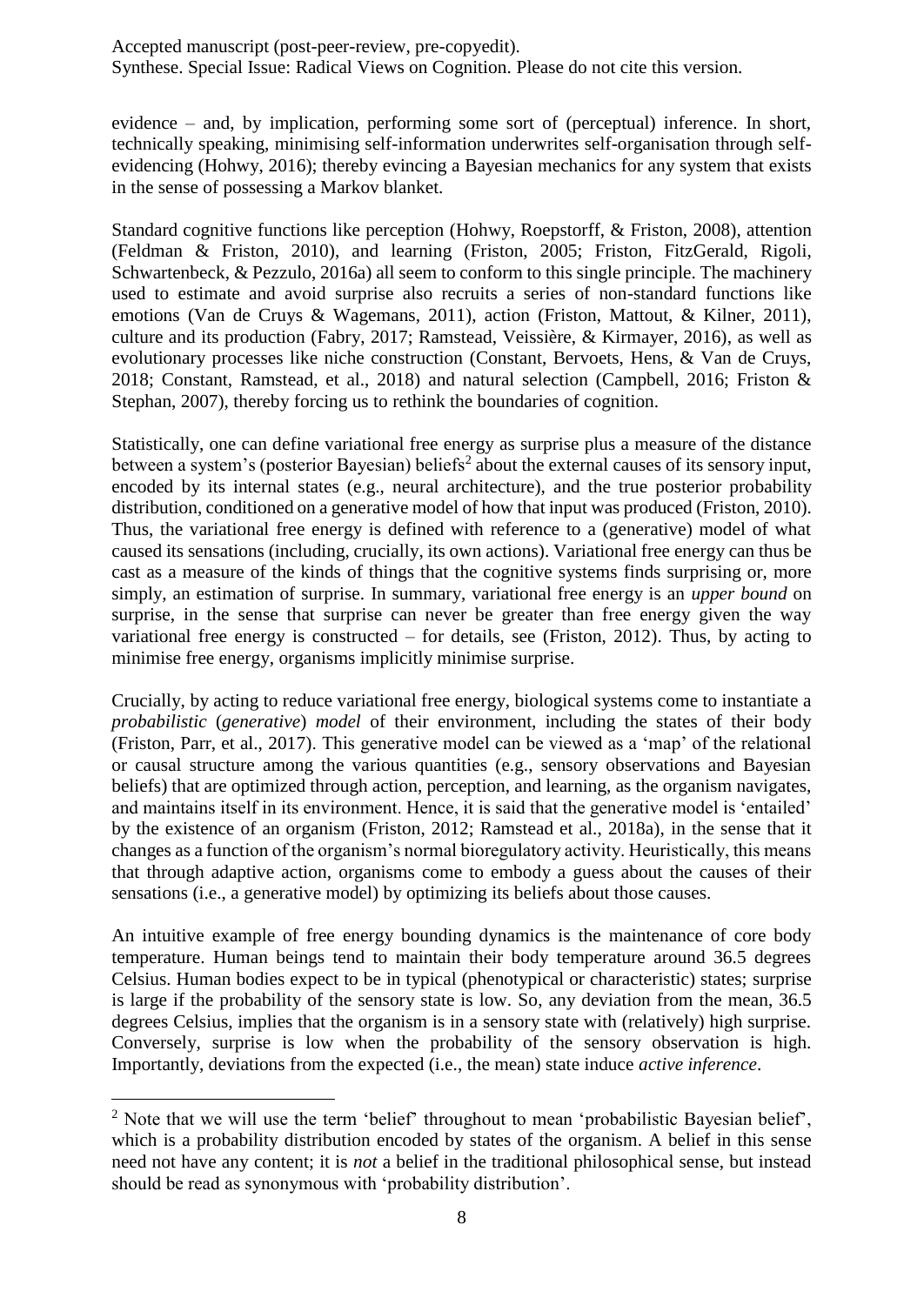Active inference refers to the joint optimisation of internal states (e.g., perception) and the selection of action policies (i.e., sequences of active states that minimize expected free energy), which function hand-in-hand to reduce free energy (resp. surprise). The system of nested subsystems reacts as a whole, at various scales, to discrepancies between the predictions under the generative model and the actual state of the world. Active inference can take many forms in this setting. Reactions to departures from expected temperature include, at one scale, individual reactions from temperature-sensitive sensory cells in the skin; the raising of individual hairs by skin cells; the registering of a temperature difference by the networks of the nervous system, and the body's subsequent engaging in shivering behaviour. More individual, psychological reactions to changes in temperature might include enjoying this change (or not); culturally-mediated behavioural reactions to differences in temperature might come into play as well, relying on elements of the cultural niche. If it is too hot, we might take off some clothes; but if one lives in the desert, this exposes one's bare skin to the elements; and to fend off the heat, we might instead put on robes, as Bedouins do in the desert.

### **2.2. Generative models and action policies**

In the variational approach, the form taken by the generative models is that of *graphical models* (Friston, Parr, & de Vries, 2018). The model itself carries *correlational information about causal factors that lead to the generation of sensory states*. So, in a nutshell, the model is *intrinsically* probabilistic and correlational, not causal; in the sense that the generative model, by necessity, captures useful probabilistic information about the agent acting in its niche.

Technically, the generative model is just a probability distribution over the joint occurrence of sensory states (of the Markov blanket) and the external states generating sensory states. It is a *normative* model, in the sense that it specifies the conditions that allow the continued existence of the type of creature being considered. This can be variously formulated in terms of the likelihood of some sensory states, given external states and prior beliefs over external states. It manifests in active inference via inferential dynamics (i.e., action and perception) that flow on free energy gradients, where the free energy is defined in terms of a generative model.

However, the variational story is one about how the respective statistical structures of the generative model and generative process (the actual causal structure that generated observations) become attuned to one another. So, when everything is going well (i.e., when the organism engages in adaptive behaviour and thrives in its niche), the correlational structure carried by the generative model – ideally – maps onto the causal structure of the generative process in the environment. So, while the model is necessarily only ever probabilistic, it remains that active inference fits or tunes the generative model to the generative process; and by that fact, the generative model gains some causal purchase: indeed, the generative model is often described as a probabilistic description of how sensory consequences are generated from their causes. Inference then corresponds to the inversion of this mapping – to infer causes from consequences. This is inference is, by construction, implicit in the minimisation of free energy or the maximisation of model evidence.

One novel way to think about the generative model is in terms of 'enactment'. On this view, minimising free energy essentially means reducing the disattunement between the expectations of an organism and the generative model under which actions are selected (Bruineberg & Rietveld, 2014). Active inference is the process of creating and maintaining self-organization through action. Under the FEP, active sampling of sensory states is a feature of the entire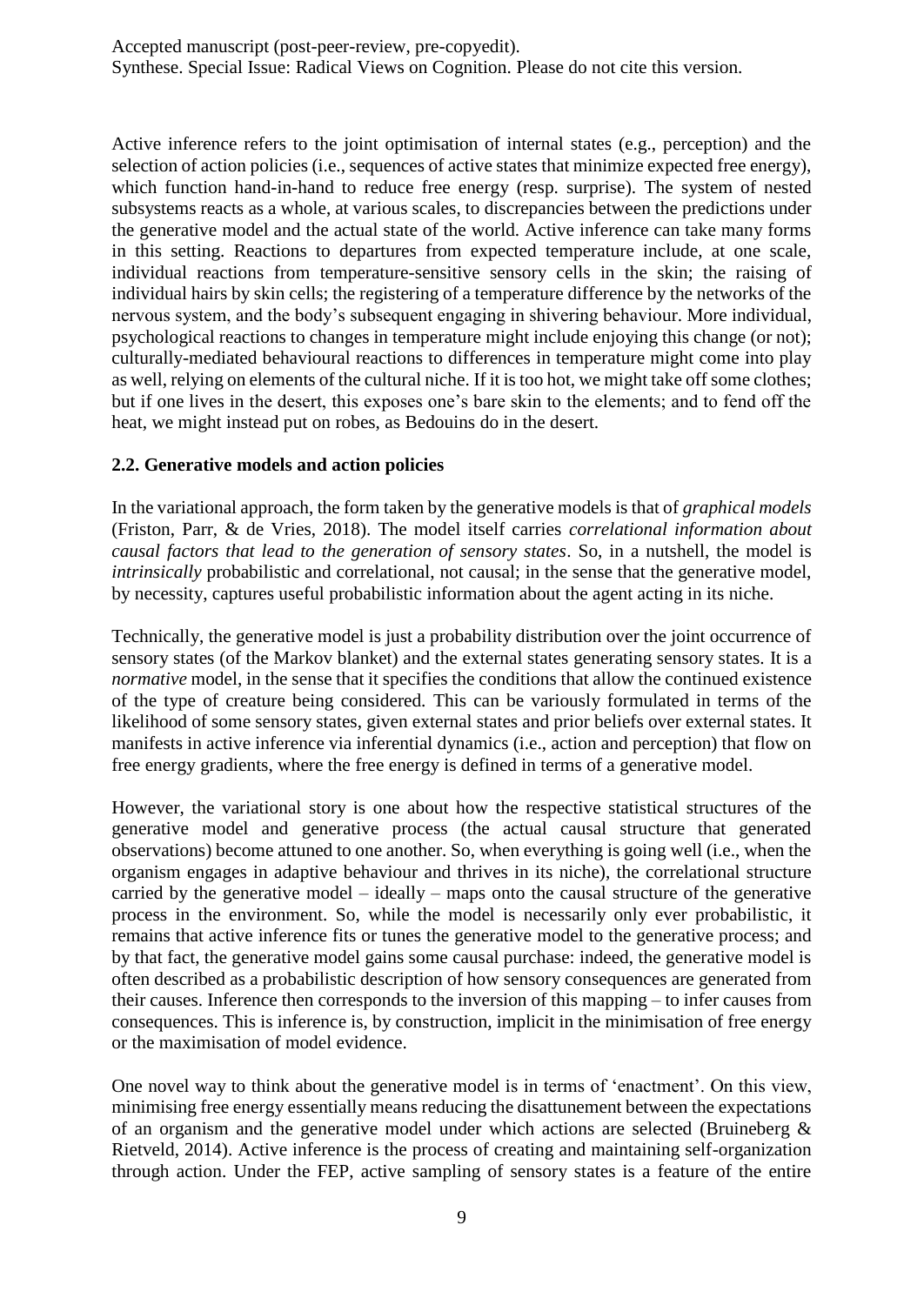dynamics themselves, which entail a generative model. This speaks to the idea that the entire process of attuning the system to its niche involves perceptual inference, but especially the selection and expression of relevant *action policies* – policies that select the actions most likely to elude surprise. Minimising expected surprise does not mean avoiding sensations, on the contrary, it means resolving uncertainty by seeking out salient, informative sensations. This follows simply from the fact that *expected surprise* (i.e., self-information) corresponds to *uncertainty* (i.e., entropy) (Friston, FitzGerald, Rigoli, Schwartenbeck, & Pezzulo, 2016b; Friston, Rosch, Parr, Price, & Bowman, 2018)

This implies that the function of the generative model is to guide action in a context-sensitive fashion; in turn, this speaks to a shift away from viewing the brain in terms of Bayesian predictive processing to how the brain enables "feedback loops that maintain attunement to the environment and support adaptive behavior" ((Anderson, 2017), p. 8). This dynamic emphasis on the realisation of biological self-organisation through adaptive action clearly aligns the FEP with enactive and pragmatist approaches to cognition (Bruineberg, Kiverstein, & Rietveld, 2016; Engel, Friston, & Kragic, 2016; Kirchhoff & Froese, 2017; Ramstead et al., 2019) – a point we will explore in greater detail in section 4.

## **2.3. Markov blankets and the boundaries of cognitive systems**

Under the FEP, the statistical conception of life leads to a formal, statistical ontology of living systems (Friston, 2013; Kirchhoff et al., 2018; Ramstead et al., 2018a). This ontology leverages a statistical formalism; namely, the Markov blanket formalism, which provides a principled account of what constitutes a system, and what does not. A Markov blanket is a statistical partitioning of a system into internal states and external (i.e., non-constitutive) states; where the blanket itself can be partitioned further into sensory and active states (Clark, 2017; Friston, 2013; Pearl, 1988). This implies that internal and external states are conditionally independent from one another, given that internal and external states can only influence each other via sensory and active states.

A Markov blanket constitutes the evidential or existential boundary that sets something apart from that which it is not. A cell therefore has a Markov blanket – its plasmalemma. As do multicellular organisms like *Homo Sapiens*. Take the cell as an example. It arises out of a molecular soup by assembling its own boundaries, thus acquiring an identity (Friston, 2013; Varela et al., 1991). For a cell to remain alive, its internal states must constantly organise and prepare its boundaries – lest it decay, and dissipate into its surroundings (Di Paolo, 2009).

This, in turn, implies the maintenance of a statistical boundary that separates internal from external states, and *vice versa* (Friston, 2013). Under the FEP, this statistical boundary is an *achievement*, rather than a given; it is generated and maintained through active inference (i.e., adaptive action). This again aligns the FEP with enactive and pragmatist approaches to cognition (Engel et al., 2016). Thus, under the FEP, to exist 'just is' maintaining the states that comprises one's Markov blanket through active inference. In other words, without a Markov blanket and the processes that assemble it, the cell would cease to exist, as there would be no way for the cell to restrict itself to a characteristic set of states. In other words, there would be no way of establishing the conditional independence between internal states and the surrounding environment – and the cell would simply dissolve, dissipate or decay into its universe (Hohwy, 2016).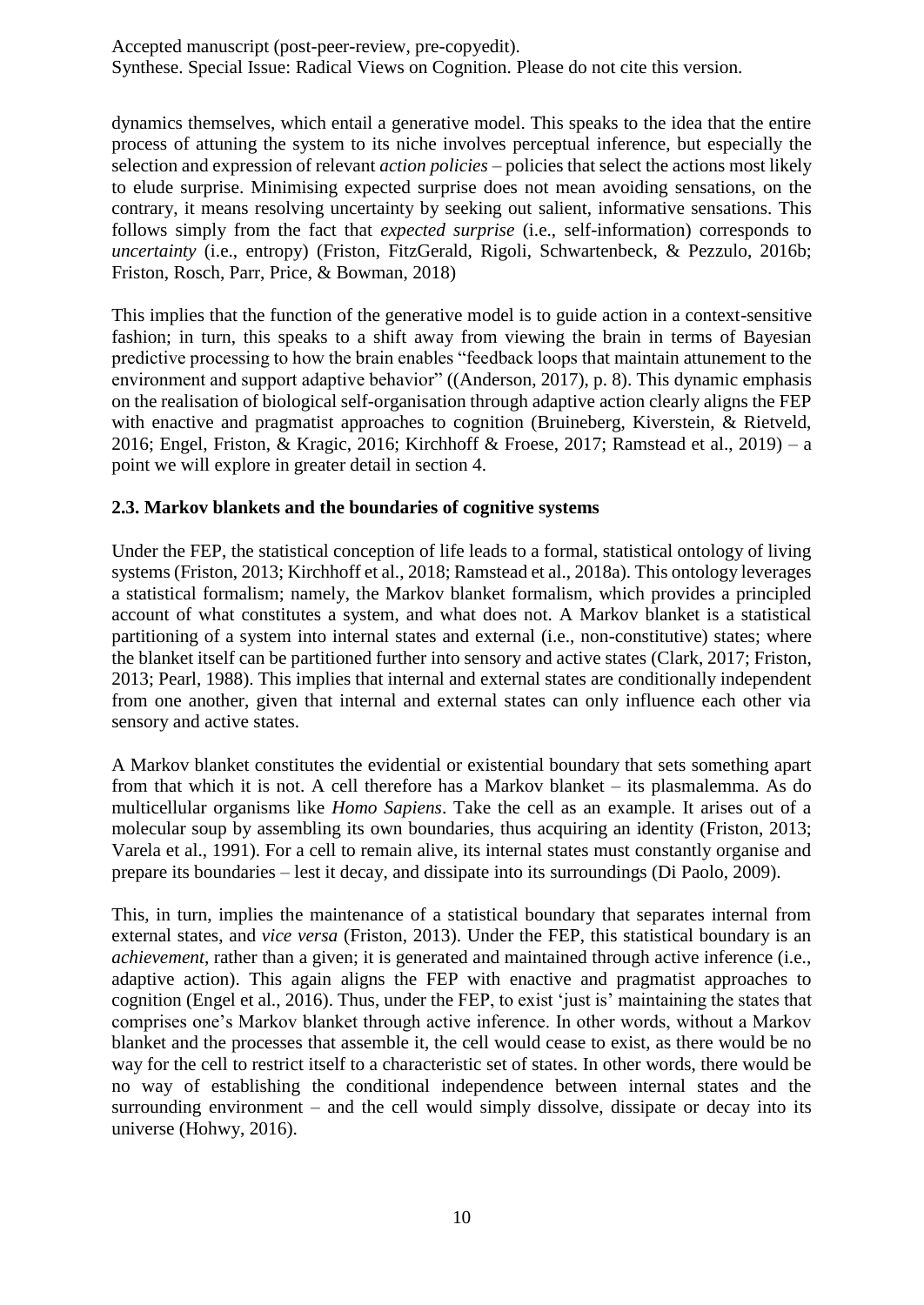The nice thing about Markov blankets is that they allow us to speak in a meaningful (and mathematically tractable) way about conditional independencies between internal and external states. Consider again the cell. The intracellular (i.e., internal) states of a cell have an existence that is distinct from their external environment. This shows that intracellular and extracellular states are conditionally independent. It is the conditional independence (in a statistical sense) between internal and external states that are captured – or indeed defined – by appeal to the concept of a Markov blanket (see Figure 1).

## **2.4. A formal ontology for the boundaries of cognitive systems**

This reading of active inference as self-evidencing makes the boundary of cognitive systems an *existential* notion, tied up with the epistemic process of generating evidence for your own existence. In a nutshell, then, to enact a generative model is to provide evidence (i.e., to generate evidence through adaptive action) for a model of one's existence.

More specifically, the claim we are making about the status of the boundary of cognitive systems is that *this boundary is both ontological and epistemological*. The boundary of a given cognitive system is given by the Markov blanket of that system, which carves out or individuates a system by separating systemic states from non-systemic ones. The Markov blanket is an *ontological* boundary, in the sense that this boundary individuates the system as the kind of system that it is. It sets apart the states that count as systemic states from those that count as part of its surroundings. Markov blankets provide the most minimalistic answer to this question, based on the notion of *conditional independence*. If a system exists, there must a sense in which the non-systemic parts can change without the system of interest changing in concert. Markov blankets formalise this requirement. The Markov blanket is a result of the system's dynamics (i.e., the system's patterns of adaptive action), which means that it is the system's dynamics itself that carves out the relevant boundaries. In other words, the boundary itself is orchestrated and maintained through active inference, it is an achievement of the cognitive system that is orchestrated and maintained through adaptive action.

We claim that the Markov blanket is an *epistemological* boundary as well. This is because the boundary is realised through active inference, which is a process of *self-evidencing*. Selfevidencing means that *to exist as a system* is to produce *evidence of your existence*. More explicitly, the variational framework suggests that the dynamics of living systems entails a *generative model* of one's existence. The variational framework tells us how the generative model that organisms embody and enact tunes itself to (approximates the statistical structure of) the generative process, or actual causal process in the environment that causes the sensory states of an organism. To exist as a living being and to engage in adaptive action (when all goes well) *just is* to realise the relations between quantities that are modelled in the generative model. In other words, under the FEP, to exist at all means to produce evidence for a model of oneself (or more exactly, since the generative model is a control system, a model of oneself acting in the world).<sup>3</sup> Existence in this sense is fundamentally tied up with the creation and maintenance of an informational boundary, i.e. the Markov blanket.

1

<sup>&</sup>lt;sup>3</sup> A very similar conflation of epistemological and ontological notions of a 'model' was apparent at the inception of cybernetics in the form of the Good Regulator Theorem (every system that regulates its environment must be a good model of that environment) (Conant & Ashby, 1970). The free energy principle formalises this notion by equipping existential dynamics with an epistemological corollary cast in terms of inference.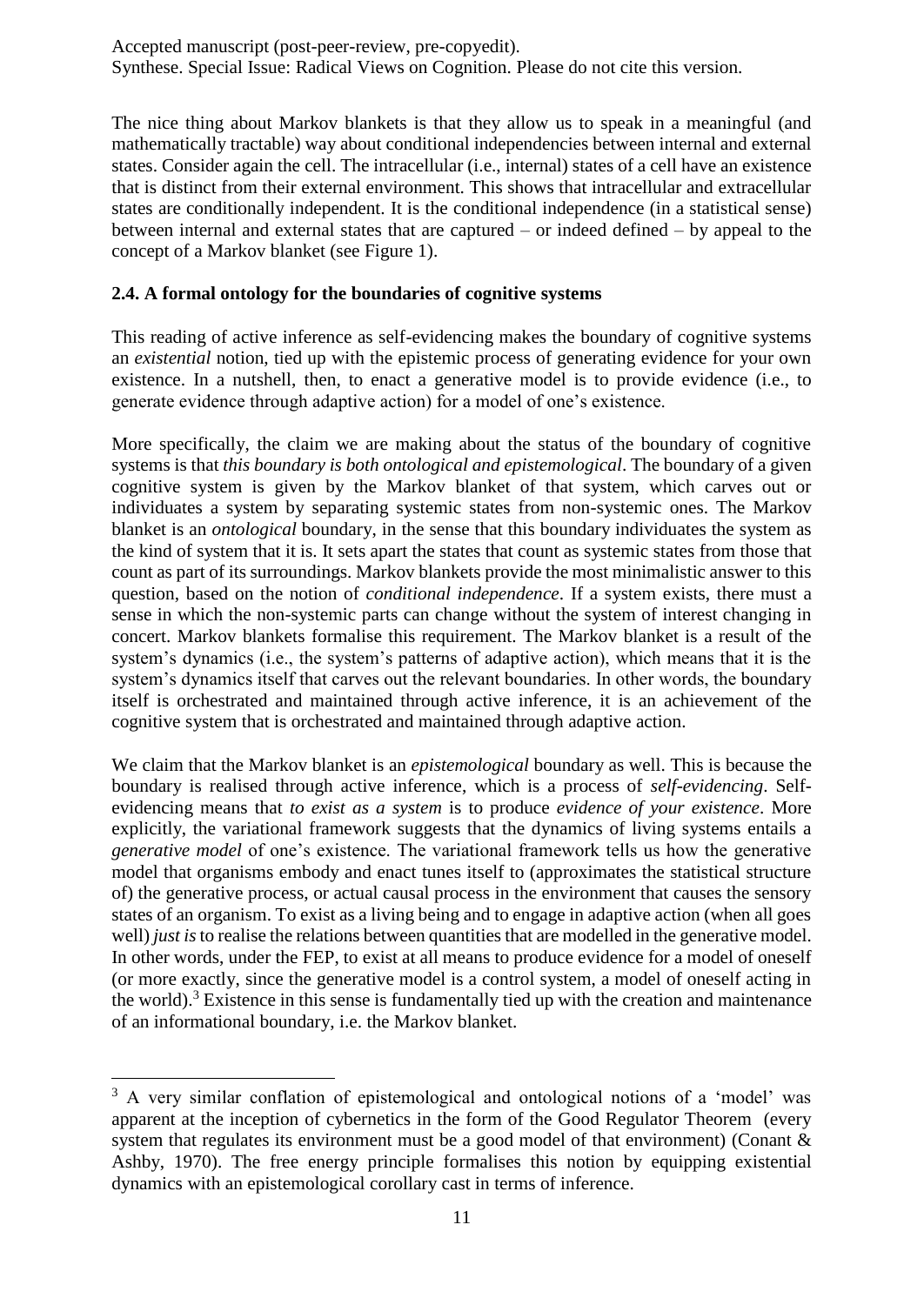The Markov blanket formalism, then, tells us what counts as a system and what does not. It provides us with a principled means to determine what it is to be a *self-evidencing system* under the FEP. In this sense, the term *existential* boundary might be most appropriate: the evidential boundary is also an existential boundary.

In summary, when applied to the biological realm, the statistical formalism of the Markov blanket provides a way to define the boundaries of a system. To so enshroud the internal (constitutive or insular) states of a system behind a Markov blanket enables the individuation of a well-defined partition of the system into internal and external states, mediated by the (active and sensory) states that comprise the Markov blanket itself, and over which we can define systemic dynamics.

## **3. Cognitive boundaries: Externalism and internalism**

In this section we have two agendas. The first is to address externalist or radical views of cognition; namely, embodied, enactive, and extended cognition. We will pay special attention to enactive formulations of life and mind, highlighting that on this account, the basis of life and mind is a nested set of properties: autopoiesis, operational closure, autonomy, and adaptivity. The nice thing about this formulation of living and cognitive systems is that it allows us both to address the organisational principles of life, as per the enactive framework, and speak to how this framework underpins the ideas of cognition as realised across brain, body, and world; while, at the same time, giving a special place to embodied activity in the assembly of cognitive activities and processes. Our second agenda is to describe how this emphasis on (especially) adaptive operational closure could be turned into an argument against the enactive view by appeal to the active inference scheme and the Markov blanket formalism.

## **3.1. Externalism: Radical views of cognition**

Embodied approaches to cognition hold that the body is crucial for cognition (Gallagher, 2006). Extended views suggest that not only are bodies important, the local environment of individual cognitive systems can partly realise cognitive processes (Clark, 2008; Clark & Chalmers, 1998). Enactive views play up the role of action in the functioning of cognition, especially on certain accounts of enactivism tethering mind to the biology of living systems (Chemero, 2009; Gallagher, 2017; Thompson, 2010). In this subsection we formulate the enactive view associated with the work of Varela and colleagues; so-called autopoietic enactivism (Di Paolo, 2009; Di Paolo & Thompson, 2014; Thompson, 2010; Varela et al., 1991). Our focus is selective; the enactive framework not only exemplifies current radical views on cognition, it also shares a number of important overlaps with our multiscale integrationist view, derived from the FEP.

A central aspect of living and cognitive systems is their *individuation*. Individuation is the process that makes something distinct from something else, and is in this sense consistent with our use of the Markov blanket formalism as a means by which to delineate systemic boundaries separating systemic from non-systemic states, and *vice-versa*. Crucially, on the enactive account, this process of individuation implies that systems that can self-organise their own process of individuation are (a) *autopoietic*, (b) *operationally closed*, and (c) *autonomous*. Autopoiesis denotes the property of structural self-generation; namely, the capacities to (re- )generate and maintain systemic constituents, despite compositional and functional change. An autopoietic system can be cast as an operationally closed system. Operational closure refers to processes of autopoietic self-assembly, on the one hand, and boundary conservation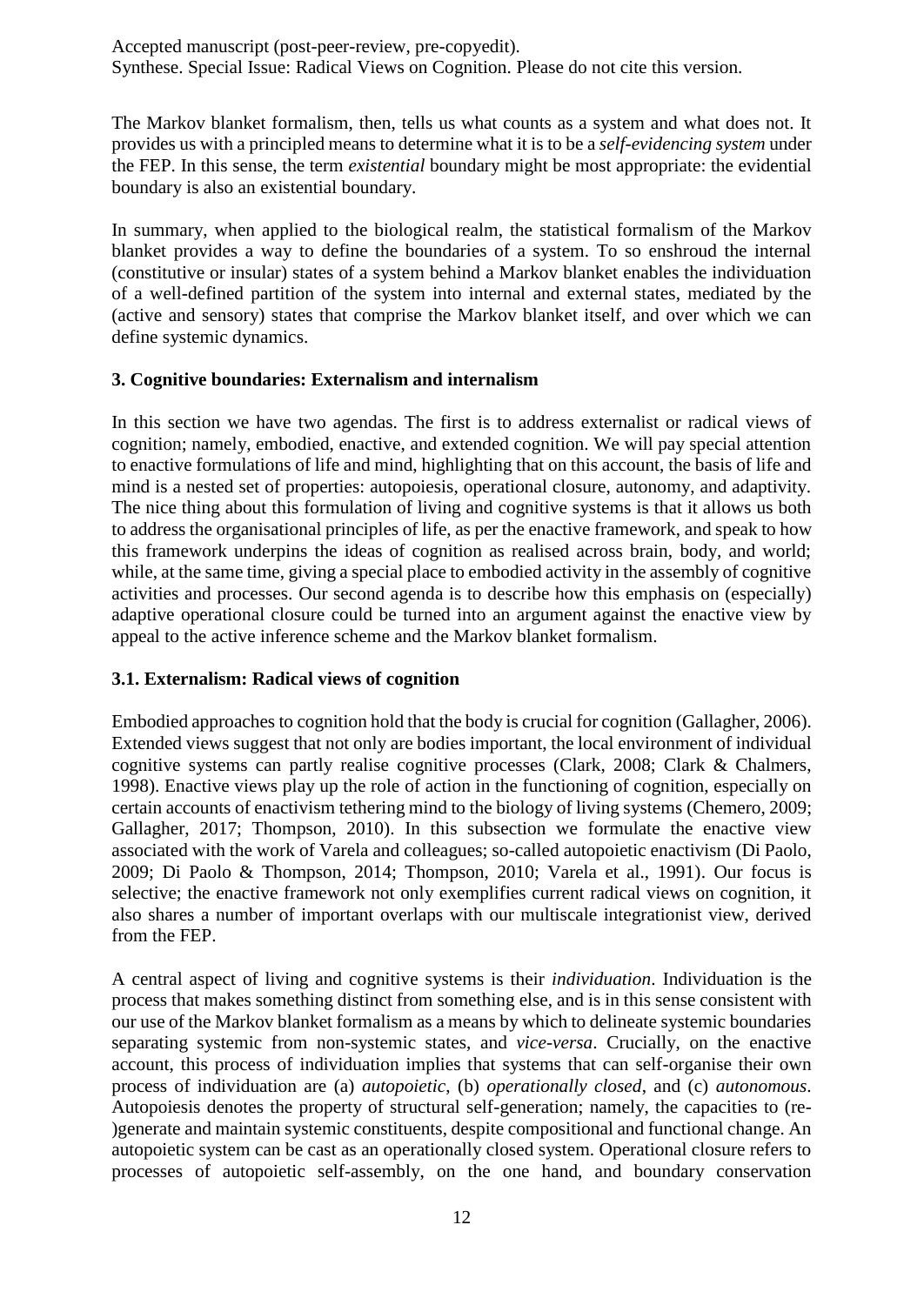conditioned on interdependent processes, on the other. This is entirely consistent with the kind of statistical independence between states induced by the Markov blanket formalism, as this implies that the very existence of a living system is premised on recurrent processes that work to conserve the integrity of systemic boundaries (see Figure 3).



**Fig. 3.** An illustration of operational closure. Here the black circles form part of an operationally closed network of self-organising processes. Each black circle has at least one arrow arriving at it and at least one arrow coming from it – respectively originating and ending in another black circle. Dashed arrows refer to enabling relations between processes in the operationally closed network and processes that do not belong to it. Adapted from ((Di Paolo & Thompson, 2014), p. 70).

In an operationally closed network each process is affected by another process such that the operations of processes comprising the network are dependent on each other. As Di Paolo and Thompson put it, in relation to this figure: "If we look at any process in black, we observe that it has some enabling arrows arriving at it that originate in other processes in black, and moreover, that it has some enabling arrows coming out of it that end up also in other processes in black. When this condition is met, the black processes form a network of enabling relations; this network property is what we mean by operational closure." ((Di Paolo & Thompson, 2014) p. 71). To make this a little more concrete, consider Figure 4.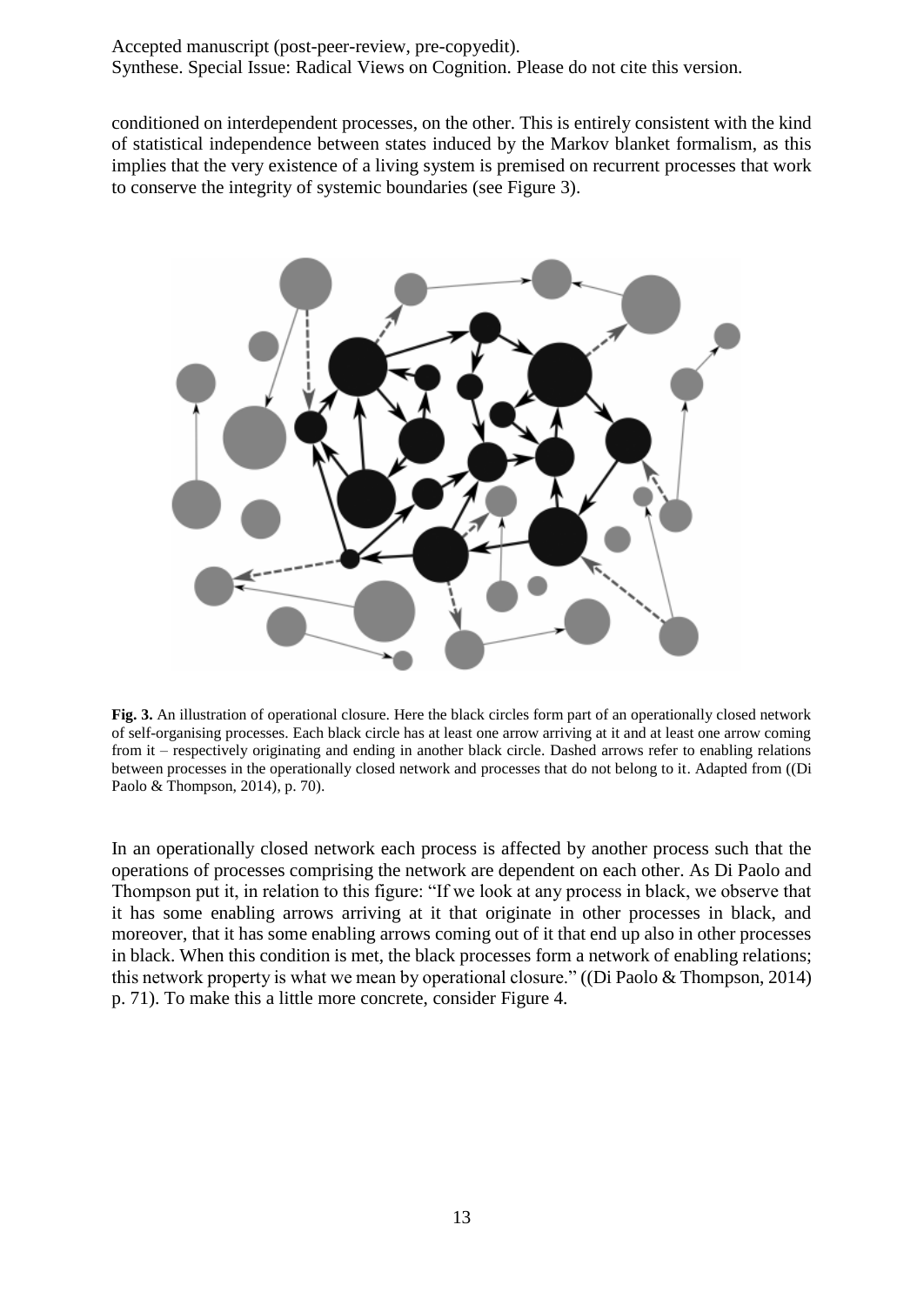

**Fig. 4.** Schematic illustration of autocatalytic closure. A network of chemical reactions is organized such that each reaction is enabled or catalyzed by products of other reactions in the network. From ((Di Paolo, Buhrmann, & Barandiaran, 2017), p. [113\)](https://paperpile.com/c/U2CQOw/xkTWU/?locator=113).

This figure describes a network of four reactions,  $r_1$ ,  $r_2$ ,  $r_3$ , and  $r_4$ , each of which is enabled – in the sense of being accelerated to sufficiently fast rates – by the molecules of type, *a*, *b*, and *c*, which are themselves the products of the same reactions (Di Paolo et al., 2017). This is an example of an operationally closed network, given that – as a whole – the set is able to enable its own production.

Given what we have said in Section 2, it is fairly straightforward to establish that the Markov blanket formalism provides a statistical formulation of operational closure (Kirchhoff et al., 2018). In the same way that active and sensory states of Markov blankets couple internal and external states – via an informational dynamics – operational closure does not imply that the systemic (i.e., operationally enclosed) states are cut-off from external states. To see this, note that autonomy implies that an operationally closed network of self-enabling processes can modulate its relation to the embedding environment. If this were not so, the network would stop or run down. The nice thing about the emphasis on autonomy is that it speaks directly to *adaptivity*, the basic capacity to act purposefully and probabilistically, as the basis of the selforganisation of life and cognition (Di Paolo, 2005). In the context of the FEP, this is called *adaptive active inference* (Kirchhoff, 2018a, 2018b).

This enactive view of living and cognitive systems exemplifies a radical view of cognition; i.e., a view that breaks faith with the standard assumptions about internalism. First, autopoietic enactivism is a denial of any kind of internalism, given that it is entirely possible for operationally closed dynamics to be realised in an extensive network of processes breaking across neural and non-neural variables (De Jaegher & Di Paolo, 2007). Second, autopoietic enactivism denies what is a usual starting point of so-called first-wave or functionalist arguments for the extended mind thesis. First-wave arguments starts by taking the individual as the default cogniser and only then asks whether some worldly elements can play functionally similar roles to mental states or cognitive processes realised internally (Clark & Chalmers, 1998). So these arguments for the extended mind assume a kind of internalism in their formulation [\(for similar critiques, see \(](https://paperpile.com/c/U2CQOw/tWgu9+rsd1e/?prefix=for%20similar%20critiques%2C%20see,)Kirchhoff, 2012; Menary, 2010). Finally, autopoietic enactivism holds the view that cognition is a relational phenomenon between an organism and its environment (Thompson & Stapleton, 2009).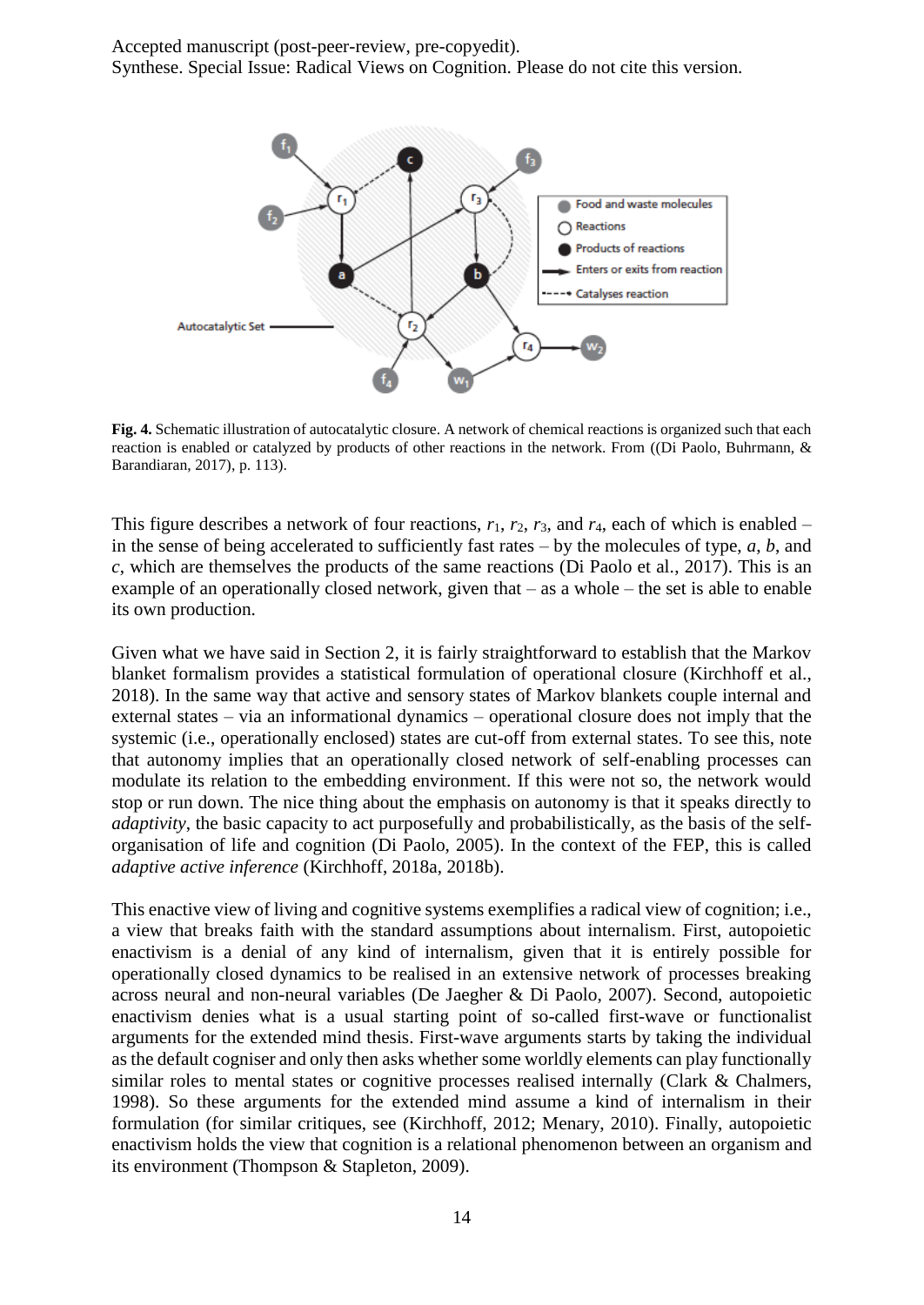### **3.2. Internalism: Pushing back**

<u>.</u>

Despite its influence in the sciences of life and mind, the enactive approach can be put under pressure. Indeed, a specific formulation of the FEP, turning on the Markov blanket formalism, arguably pushed back against any of these radical views of cognition (Hohwy, 2016, 2017). Our aim in this subsection is to (briefly) rehearse some of the main steps of this internalist argument. We develop a counterargument to the internalist position in the next section, which gives an information-theoretic justification for the view that the boundaries of cognition are nested and multiple.

In a nutshell, the internalist argument states that the relevant boundary for cognitive systems and cognition is essentially the boundary of the brain or skull. Internalists take the inferential seclusion of internal states in active inference – that internal (systemic) states are hidden behind the veil of the statistical Markov blanket – to imply that the boundaries of cognition stop at the boundaries of the brain given the presence of a brain-bound Markov blanket (Hohwy, 2016; Seth, 2014).

A crucial aspect of this argument is the assumption that the brain itself is a generative model of its environment, one that "garners evidence for itself by explaining away sensory input"  $((Hohwy, 2017), p. 1)$  by a process of variational Bayesian inference<sup>4</sup>. This means that through active inference, a cognitive system minimises its variational free energy, thereby securing the evidence for its generative model, and inferring the hidden causes of its observations (sensory data). Cognitive processes (e.g., attention, learning, decision, perception, and so on) are processes that work to optimise internal states in accordance with the FEP – and implicit selfevidencing (Hohwy, 2016).

The next, crucial step is the statistical partitioning of a system into internal and external states through the Markov blanket formalism. This captures the notion that internal (neural) and external (environmental) states are conditionally independent; capable of influencing one another only via sensory and active states. Internalists interpret the Markov blanket as enforcing an evidentiary boundary severing, in an epistemic and causal sense, the brain from its body and environment. Thus, Hohwy concludes: the "mind begins where sensory input is delivered through exteroceptive, proprioceptive and interoceptive receptors and ends where proprioceptive predictions are delivered, mainly in the spinal cord." ((Hohwy, 2016), p. 276).

The issue of *internalism* comes up when these two notions, the Markov blanket and active inference, are combined in the free energy formulation. Proponents of internalist readings of the FEP argue that the presence of a Markov blanket implies that systems that minimise their free energy, on average and over time, ipso facto, are epistemically and causally secluded from their environment. The upshot of such a conception is that the boundaries of cognition stop at the skull. Mind is a skull-bound phenomenon. The rationale for this way of thinking is that the spontaneous formation of Markov ensembles realizes a form of Bayesian inference (active inference). Active inference carves out coherent neural ensembles, which are neural ensembles (Hebbian assemblies) 'wrapped' in a Markov blanket (Hohwy, 2016; Yufik & Friston, 2016).

<sup>&</sup>lt;sup>4</sup>Also known as approximate Bayesian inference. Variational or approximate Bayesian inference necessarily entails the minimisation of variational free energy, under a generative model and an assumed form for posterior beliefs.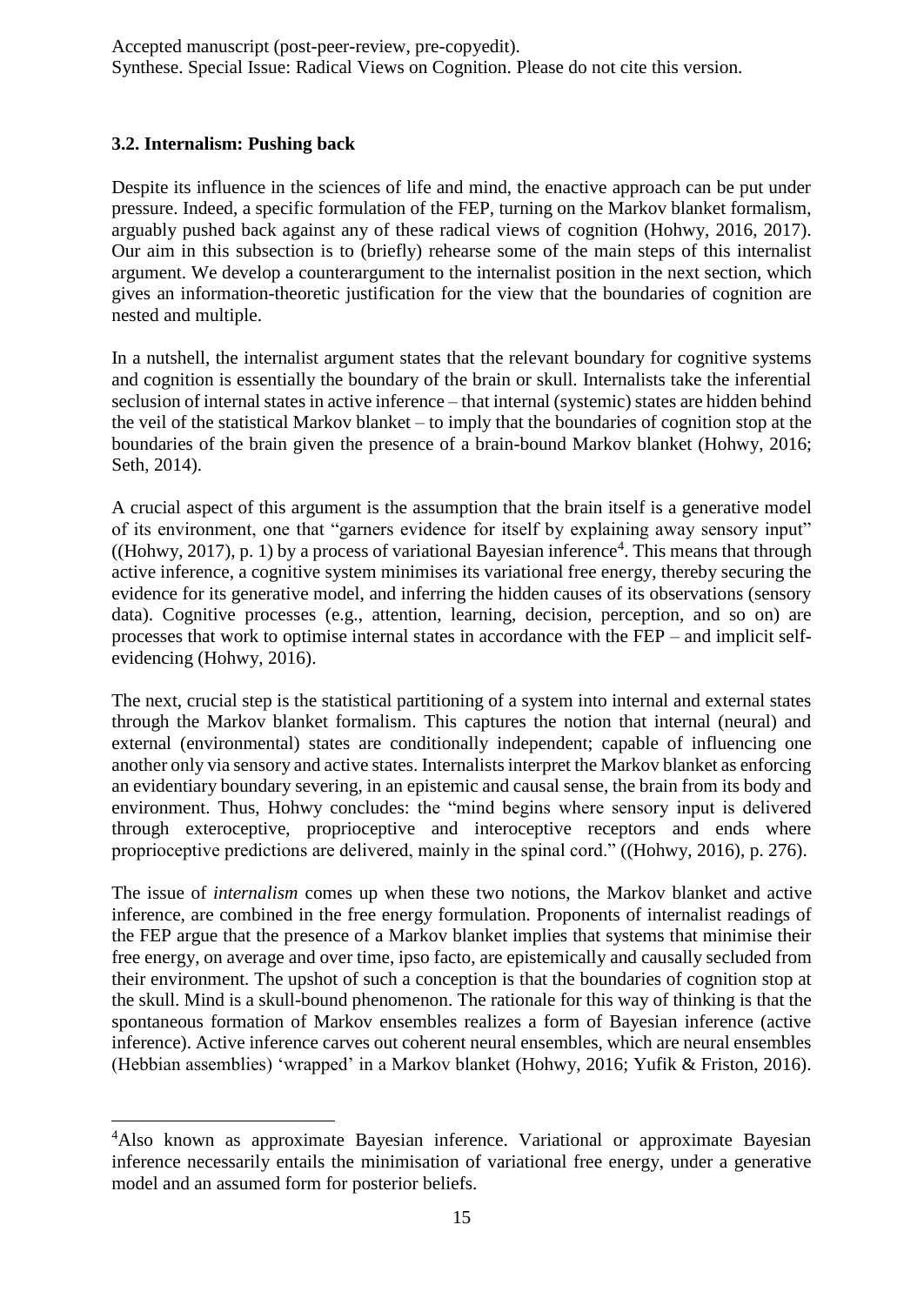This means that cognition implies the transient assembly of such brain-bound Markovian ensembles.

This internalist rendition of internal states, hidden behind of curtains of the Markov blanket, leads to a neo-Kantian or Helmholtzian account of cognition that emphasises its indirect nature (Anderson, 2017; Bruineberg et al., 2016). The Markov ensembles are said to infer external states, and this inference is taken to be a content-involving affair. This means that inferences are over content-involving states (in the sense that internal states that are *about* things in the world), which are cast as hypotheses and beliefs<sup>5</sup>. The idea is that organisms leverage their generative model to infer the most likely hidden causes of its sensory states. This is a Helmholtzian interpretation of the FEP (Bruineberg et al., 2016). On this reading, active inference is understood on an analogy with scientific inference, as literal hypothesis-testing.

This kind of neo-Kantian schism between mind and world is taken to imply that the contact of a cognitive system with its environment – perceptually or behaviourally – is mediated by its internal (neural) states, often interpreted as representations encoded in hierarchical generative models that are realised in the brain's cortical architecture (Gładziejewski, 2016; Gładziejewski & Miłkowski, 2017; Williams, 2017). We shall not dwell on the question whether these internal states are representations – for contrasting interpretations, see (Kirchhoff & Robertson, 2018) versus (Kiefer & Hohwy, 2017). However, in the next section, we consider whether internalist interpretations of Markov blankets and generative models are appropriate.

## **4. Multiscale Integration: Nested and multiple boundaries**

1

In this section, we argue that the internalist interpretation of the boundaries of cognition rests on a problematic interpretation of what generative models are, and the kind of properties they have under the FEP. Crucially, we agree with internalism that any relevant mind-world relation is mediated by processes that can be cast as both assembling and finessing the generative model. But this is just to say that we can describe how internal and external states are statistically coupled to one another via intricate and complex sensorimotor dynamics (Gallagher & Allen, 2016; Kirchhoff & Froese, 2017).

#### **4.1. Generative models: what they are, and how they are used to study cognition**

First, we take issue with the claim that, under the FEP, the generative model is something internal to the organism (i.e., that the generative model comprises neuronal vehicles or any other vehicles). Rather, the generative model is a mathematical construct that explains how the quantities embodied by the system's architecture change to transcribe (i.e., update beliefs about) the causes of the system's sensory observation. What should be at stake in the debate between internalists and externalists is the status of the 'guess' that the organism embodies; namely, the *posterior beliefs*<sup>6</sup> encoded by internal states, and whether this guess does, or does

<sup>5</sup> This 'aboutness' is a key aspect of the FEP and follows from the fact that internal states encode or parameterise a probability distribution over external states. In other words, internal states are the sufficient statistics of Bayesian beliefs (about external states). See (Ramstead et al., 2018a), Box 4.

 $6$  By definition, the posterior belief encoded by internal states approximates the true posterior belief when free energy is minimised. It is often referred to as a recognition density or approximate posterior belief.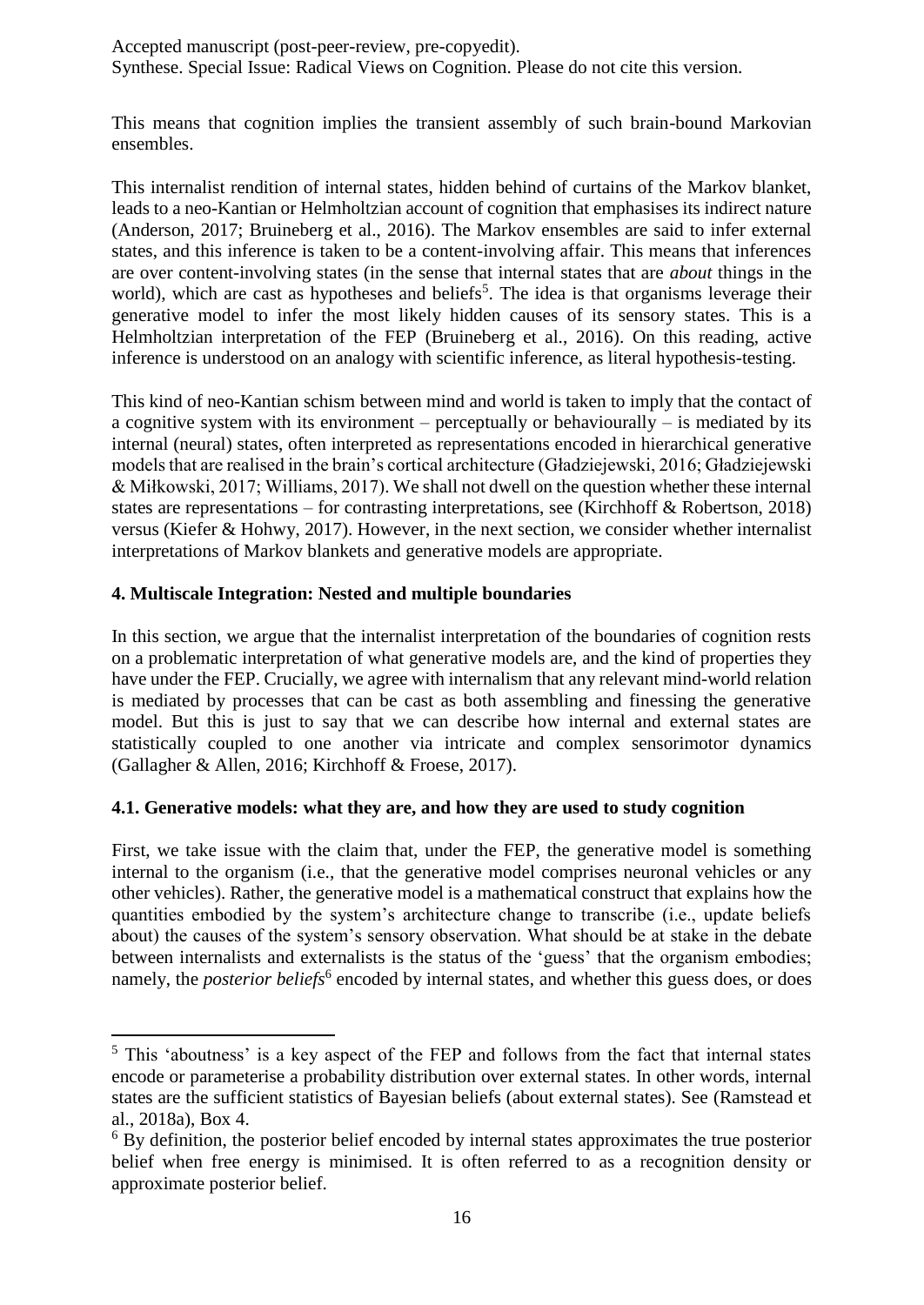not constitute the limit of 'cognition', understood as the avoidance of surprisal, or informational homeostasis.

The *posterior belief* (i.e., recognition density) represents the system's 'best guess' regarding the causes of its sensory states, and is embodied or encoded by the states of the organism; technically, internal states of the Markov blanket (Friston, 2012). Under the FEP, the *system's* posterior belief is refined or 'tuned' under the generative model, through a process of variational (approximate Bayesian) inference, and becomes a tight bound on the *true* posterior belief it aspires to (Friston et al., 2016b).

The generative model is a statistical construct that transcribes the expected sensory causal regularities in the process generating sensory states. The generative model is used to model the set of viable phenotypical statistical relations (preferences, and action policies) that must be brought forth by the organism in active inference: in short, a model of a viable state of being for the organism. Through active inference, internal states are tuned and this tuning changes its posterior belief, and hence the organism's 'best guess' about what caused its sensations (that usually include its own actions). In other words, a generative model can be used to understand how organisms are able to track (infer) their own behaviour.

The FEP is based on the idea that the functions and changes in the structure of living systems conform to approximate Bayesian inference. This assumption rests on the claim according to which living systems avoid surprise (cf. Section 2.); approximate Bayesian inference under the FEP, then, is just one sensible strategy to understand how living systems avoid surprise and the dispersion of their sensory states. It rests on what we described earlier as the generative model (the control system), the recognition density (the living system), and the generative process (the external world, which includes the organism's actions). Simply put, the relation between these is that the recognition density changes as a function of the control system; and because the control system constitutes expectations about the world conditioned upon the preferences of the living system, the living system turns out to change so as to become (statistically) consistent with the preferred world; that is, according to its preferences and expectations about the world.

Under the FEP, 'cognition' is what the recognition density, or living system does (i.e., changing to elude surprises and maintaining informational homeostasis by minimizing free energy), and the way one studies cognition (i.e., what the system does), is by developing, simulating, and analysing the possible generative models that explain how the recognition density of interest (the system of interest) changes so as to attain minimal free energy.

In other words, 'drawing the bounds cognition' means defining the *recognition density* of the system of interest, and identifying a *generative* model that explains changes in that system that follow variational Bayesian inference<sup>7</sup>. In this sense, cognitive science might be understood as the study of generative models and processes: it is in the business of modelling the correlational or causal structure of actions and observations of the organism. The generative model, then, is not the *vehicle* of something like content or mutual information; instead, it is the tool that we

1

 $<sup>7</sup>$  This is especially true in specialised fields such as computational psychiatry, where a crucial</sup> part of the generative model – namely prior beliefs – completely specify behaviours and preferences. This means that any behavioural phenotype can be, in principle, quantified or understood in terms of prior beliefs. See (Schwartenbeck & Friston, 2016) for a worked example.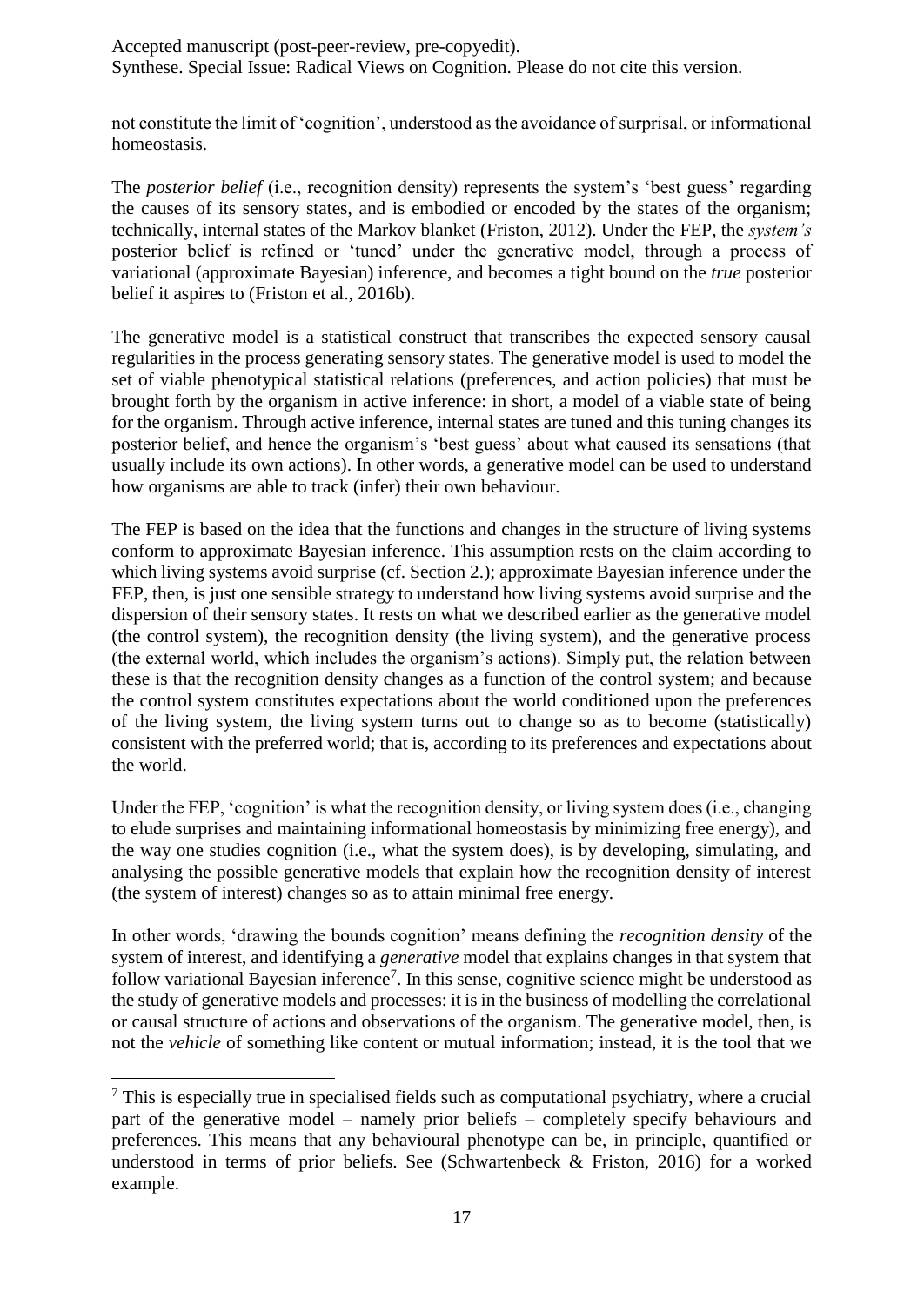use to study cognitive systems (as explanatory model), and indeed, perhaps more speculatively, the guide, or path living systems entail and follow to stay alive (as control systems). The vehicle is the recognition density (also called the variational density), the 'best guess' that the system of interest embodies, and whose function and structure can be studied using the generative model.

This means that we can study cognition meaningfully as it occurs in individuated systems at the respective scales at which those systems exist; e.g., the brain in ontogeny, or large-scale ensembles like species over phylogenetic time. Since organization at each level depends upon the integration to the entire dynamics, one can also study cognition 'across boundaries'. Below, we will see that we can formalise how the system moves from one state to the other in terms of a free energy bounding dynamics. This dynamics integrates systems of systems; all individuated as nested Markov blankets of Markov blankets.

In summary, we are suggesting that organisms use a statistical trick  $-$  i.e., the minimization of variational free energy – to track the causes of their sensory states and to select appropriate actions. The key is to note that organisms are organized such that they instantiate the prior that their actions will minimise free energy. This mechanics of belief is the only causally relevant aspect of the variational free energy. The free energy may or may not exist; what is at stake is the causal consequences of the *action-guiding beliefs of organisms and groups of organisms*, which are harnessed and finessed in the *generative model* (Ramstead et al., 2019). What matters is that organisms are organized such that they instantiate such a prior to guide their action.

### **4.2. Enactivism 2.0.**

The generative model, as we have seen, functions as a *control system*. That is, its function for the cognitive system is to generate of adaptive patterns of behaviour. In the parlance of the FEP, its purpose is to guide the evaluation and selection of *relevant action policies* (Friston et al., 2016b). The generative model is a strange beast in the variational framework, in that it exists only insofar as it underwrites the organism's inference about states of affairs and subsequent action selection. Since the free energy expected following an action, which determines the policy to be selected, is defined in terms of the generative model, the latter is the cornerstone of the self-evidencing process.

This emphasis on adaptive action aligns active inference with one brand of radical accounts of cognition, namely *enactivism*. Indeed, it has been argued that the FEP provides an implementation of enactivism, and in a sense supersedes or absorbs classical (i.e., autopoietic) formulations of enactivism (i.e., (Froese & Di Paolo, 2011; Thompson, 2010); see (Kirchhoff, 2018a; Kirchhoff & Froese, 2017), for a detailed argument to this effect). Active inference is inherently a pragmatist or enactive formulation, and can be contrasted with non-enactive appeals to Bayesian principles of cognition, such as predictive coding.

However, because it relies fundamentally on formulations from information theory, active inference is in tension with a few of the more (arguably) conservative elements of the enactive theory. Indeed, classical enactivism has typically rejected the appeal to information theory to describe cognition (e.g., (Thompson, 2010)). We believe this is a hangover from another age in cognitive science. And, more to the point, this conservatism has not prevented the proponents of active inference from taking up the banner of enactivism (Bruineberg et al., 2016; Engel et al., 2016; Kirchhoff & Robertson, 2018; Ramstead et al., 2018a). Active inference provides a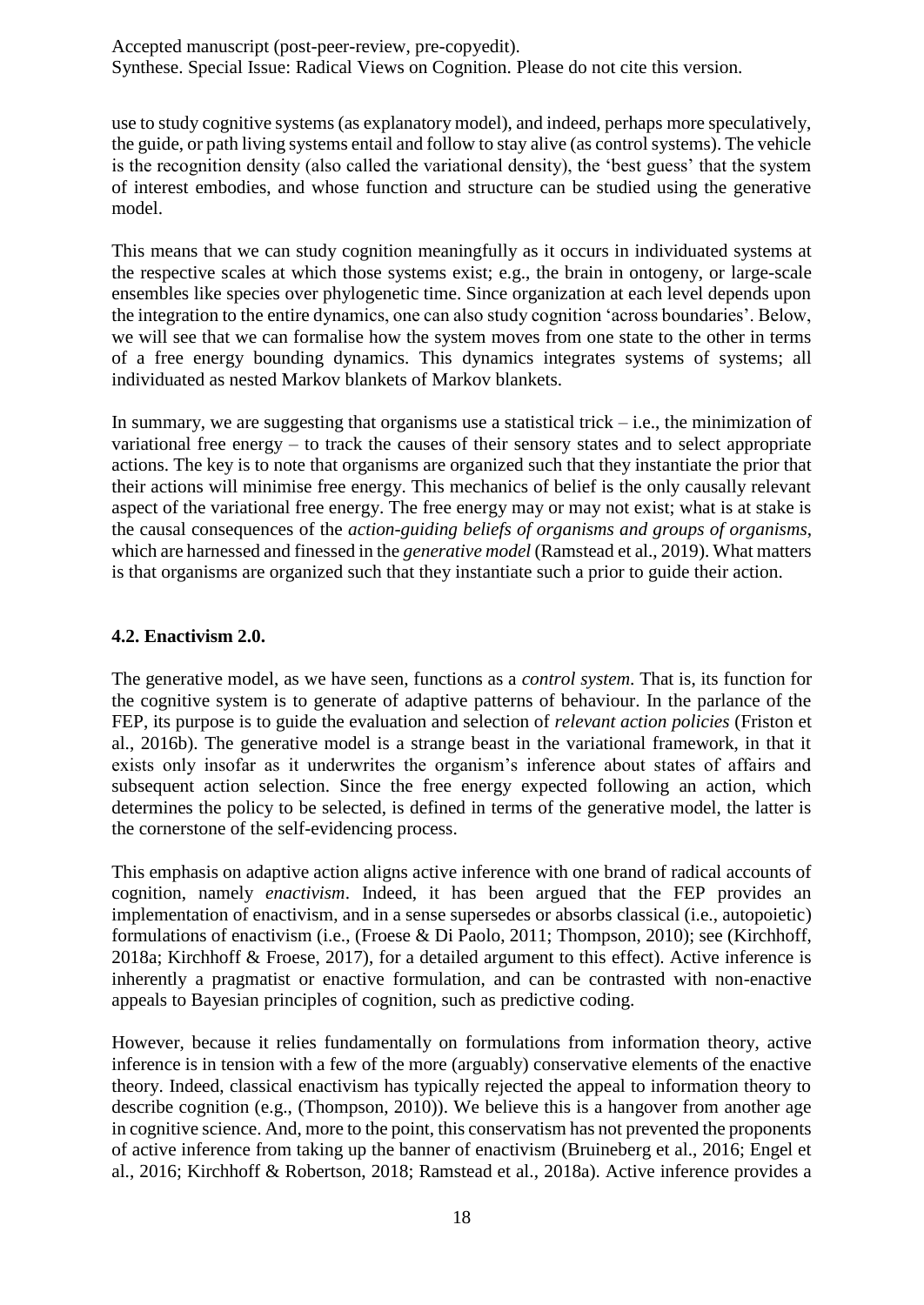theoretical model for enactment. (Allen, 2018) has called this form of enactivism, based in information theory, 'enactivism 2.0', or Bayesian enactivism.

#### **4.3. Nestedness: or how to study cognition beyond the brain**

The existence of Markov blankets at one scale means that interaction amongst components at that scale are mediated by states belonging to their respective Markov blankets. These active exchanges have a sparsity structure that induces *nested sets of Markov blankets* – that is, Markov blankets of Markov blankets (Kirchhoff et al., 2018; Ramstead et al., 2018a). The central idea behind the multiscale integration of Markov blankets is that the particular statistical form and the specific partitioning rule that governs the Markov blanket allows for the assembly for larger and larger Markov blankets (of cells, of organs, of organisms, of environments, and so on). This is because Markov blankets at increasingly larger scales of systemic organisation recapitulate the statistical form of Markov blankets at smaller microscopic scales of systemic organisation. This can be shown to follow from the observation that any meaningful statistical separation between internal and external states at the scale of, for example, complex organisms, a macroscale Markov blanket must be present, whose sensory and active states, distinguish this organism from its local niche, and which itself is composed of smaller and smaller Markov blankets sharing the same statistical form as the macroscopic Markov blanket (see Figure 5)

Figure 5 illustrates the idea of Markov blanket formation at any scale of hierarchical and systemic organisation, thus speaking to the notion that organisms and their local environment will be "defined not by a singular Markov blanket, but by a near-infinite regress of causally interacting Markov blankets within Markov blankets." ((Allen & Friston, 2016), p. 19). This, in turn, provides an integrated perspective from which to approach the multiple scales of selforganisation in living systems.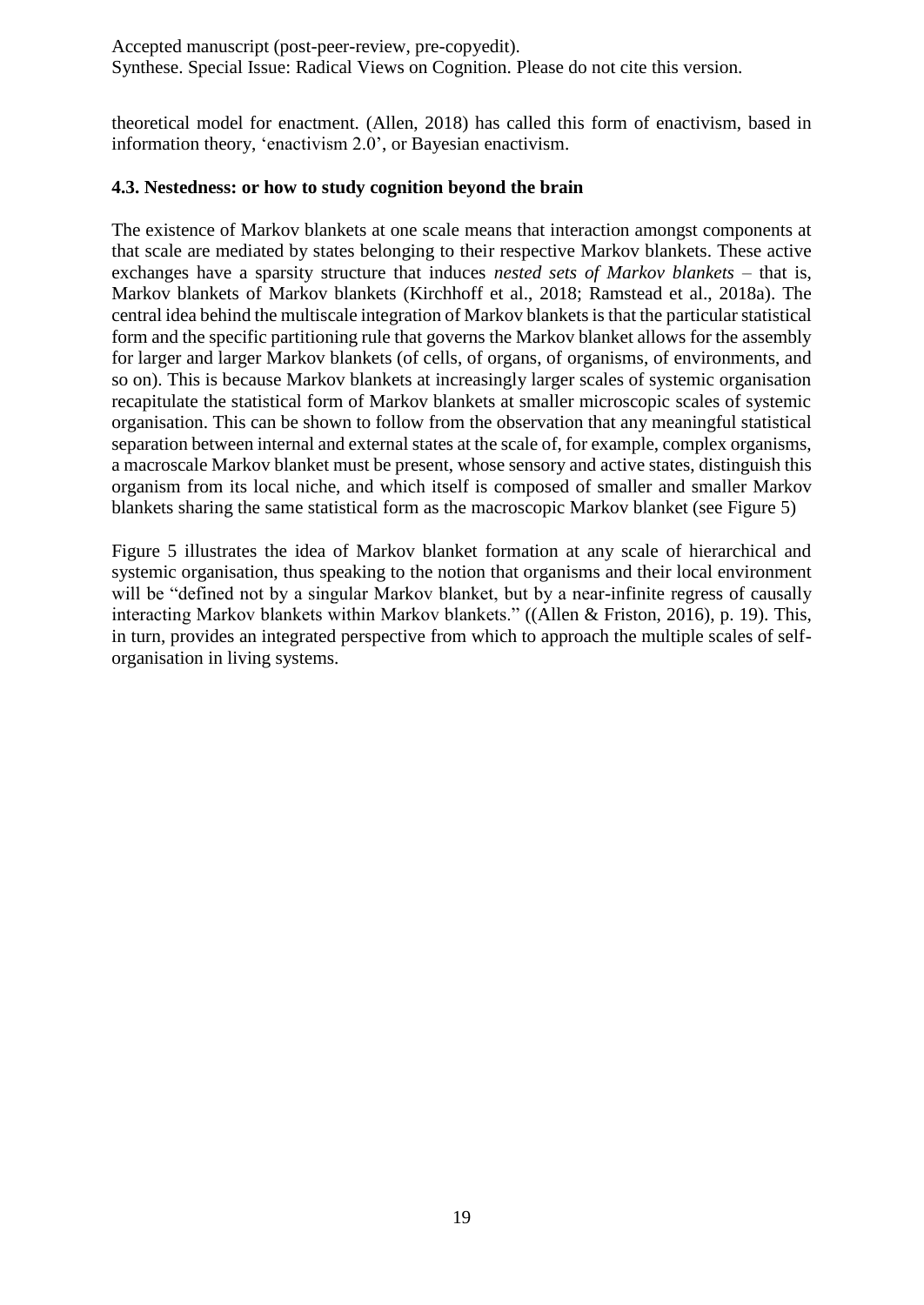

**Fig. 5.** *Blankets of blankets*. This figure depicts the recursively nested structure of Markov blankets that forms the basis of our formal ontology of cognitive systems. In this scheme, successively larger and slower scale dynamics arise from, and constrain, those dynamics arising at subordinate (smaller and faster) scales. Consider an ensemble of vector states (here, in the lower panel, nine such states are depicted). The conditional dependencies between these vector states define a particular partition of the system into *particles* (upper panels). The effect of this partition into particles is, in turn, to partition each of these particles into blanket states and internal states. Blanket states comprise active states (red) and sensory states (magenta). Given this new partition, we can summarize the behaviour of each particle in terms of (slow) eigenmodes or mixtures of its blanket states, which in turn produces vector states at the next (higher) scale. These constitute an ensemble of vector states and the process can begin anew. The upper panels depict this bipartition into active and sensory states for a single particle (left panel) and for an ensemble of particles. The insets at the top of the figure illustrate the self-similarity that arises as we move from one scale to the next. In this figure,  $\Omega$ *·b* denotes a linear mixture of blanket states that decay sufficiently slowly to contribute to the dynamics at the level above. Adapted from (Ramstead et al., 2018a).

The multiscale partition of model parameters, encoded by internal states of the Markov blanket, attunes itself to the sufficient statistics of the generative process that generated the sensory observations, tuning its internal states by bounding free energy. This process occurs at and across spatiotemporal scales, effectively integrating the system through dynamics. Indeed, for each system individuated at a given scale, one can define a generative model entailed by the dynamics at the scale above; which speaks to the complementarity between specialisation and statistical segregation, on the other hand, and functional integration, on the other (Badcock, Friston, & Ramstead, 2019).

Free energy is an additive or extensive quantity minimised by a multiscale dynamics integrating the entire system across its spatiotemporal partitions (Ramstead et al., 2019). There is also, therefore, only one free energy for the entire system, which is simply the sum of free energies at all the relevant scales (see Figure 6). The whole system dynamics leverage internal states across temporal and spatial scales, to integrate the system across scales. This means that the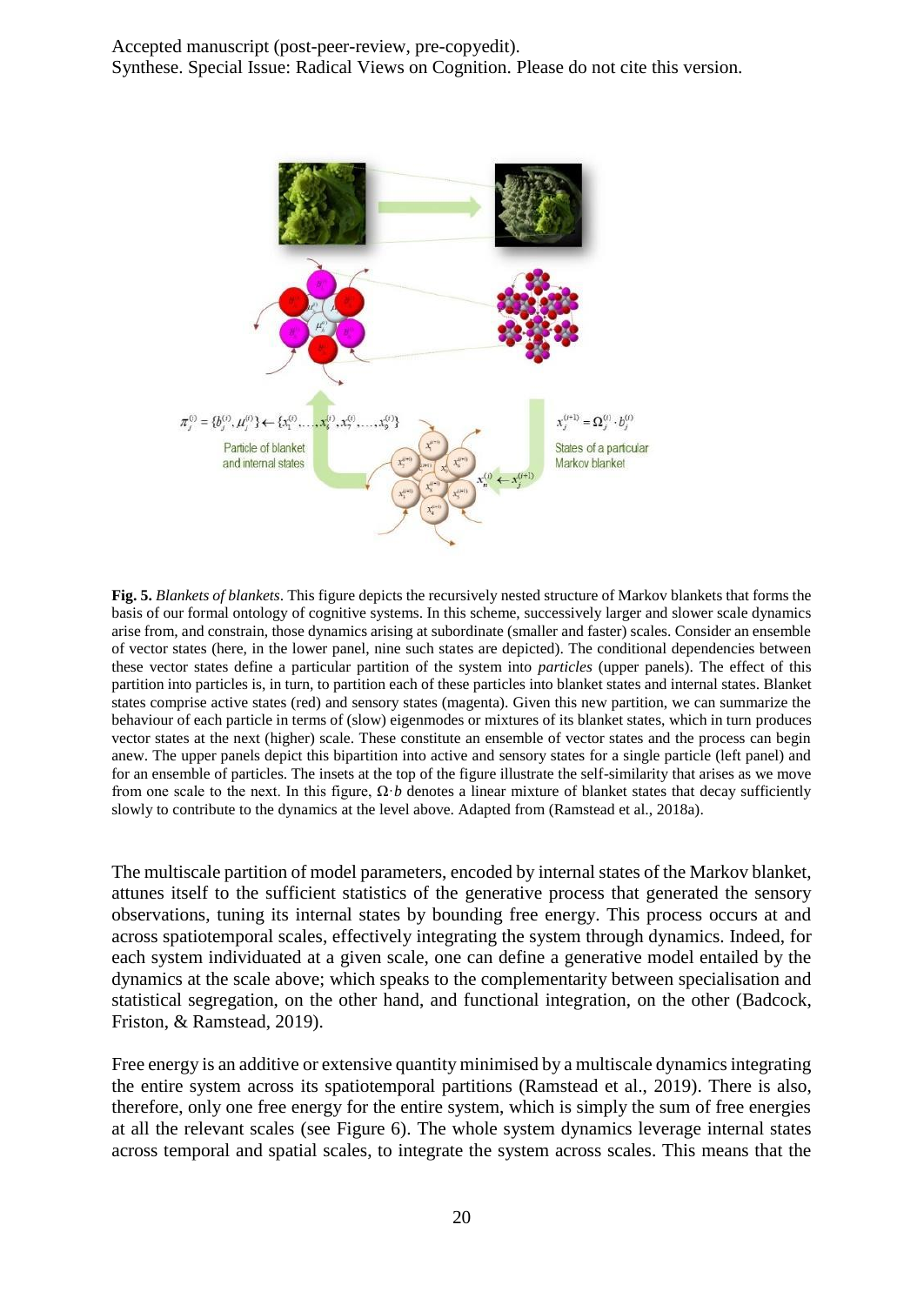variational approach accommodates both multiscale partition of the recognition density, and a multiscale integration (through active inference).



**Fig. 6.** *Multiscale self-organization and active inference*. This figure depicts variational free energy being minimised across scales through active inference. It presents the results from a simulation of morphogenesis using the active inference framework (Friston et al., 2015). The simulation used a gradient descent on variational free energy to simulate a group of cells self-assembling into a larger pattern (i.e., target morphology). The simulation employed an ensemble of eight cells. Each cell was equipped with the same generative model, which is a metaphor for shared genetic information. This generative model generated a prediction of what each cell would sense and signal to other cells (chemotactically) for any given location in a target morphology. In other words, the model predicted what each cell would expect to sense and signal if it were in that location (lower middle panel – extracellular target signal). Each cell engaged in active inference, by actively moving around to infer its place in the target morphology relative to other cells. In doing so, each cell minimised its own variational free energy (and by proxy, its surprise or self-information). Remarkably, the fact that all cells shared the same generative model allowed their individual active inference to minimise the free energy of the ensemble, which exists at the scale above the individual cells. Each of the cells that make up the ensemble shares the same generative model. Crucially, the sensory evidence for the model with which each cell is equipped is generated by another cell. The arrangement that minimises the free energy of the ensemble is the target morphology. This means that each cell has to 'find its place'; the configuration in which they all have found their place is the one where each cell minimises its own surprise about the signals it senses (because it knows its place), and in which the ensemble minimises the total free energy as well. The upper panels show the time courses of expectations about the place of each cell in the target morphology (upper left), as well as the associated active states that mediate cell migration and signal expression (upper middle). The resulting trajectories have been projected onto the first (vertical) direction and color-coded to show cell differentiation (upper right). The trajectories of each individual cell progressively, and collectively, minimize total free energy of the entire ensemble (lower left panel), which illustrates the minimization of free energy across scales. The lower right panel shows the configuration that results from active inference. Here, the trajectory is shown in small circles (for each time step). The insert corresponds to the target configuration. In short, all multiscale ensembles that are able to endure over time must destroy free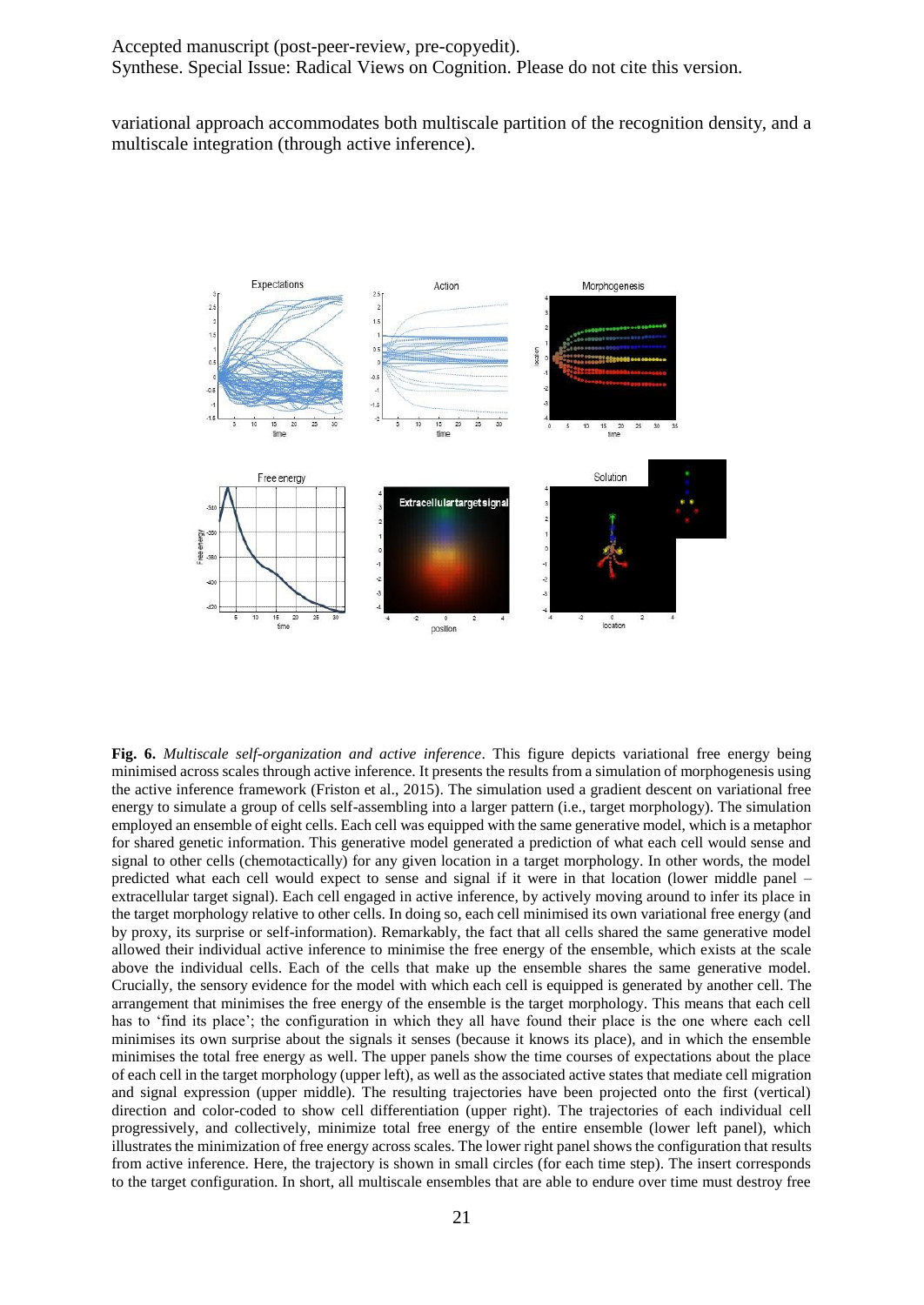energy gradients, which integrates system dynamics within and between scales. Adapted from (Friston et al., 2015).

The underlying philosophical point is that states that are statistically isolated by Markov boundaries become integrated under one dynamics in active inference; they come to parameterise one generative model (the one entailed by the adaptive behaviour of the whole system), thereby guiding one integrated action across temporal and spatial scales. Internal states that are inferentially secluded at one scale become absorbed into higher order Markov blankets and dynamics at the scale above. This means that the epistemic seclusion of internalism is, in a sense, illusory or partial; since the entire organism engages in active inference across scales. Under the FEP, inferential seclusion coexists with existential (pragmatic) integration through dynamics (i.e., adaptive behaviour).

This perspective vindicates an integrationist ontology of the boundaries of cognition, while retaining the possibility of granting epistemic priority to any of these boundaries, given explanatory interests. The nested Markov blankets perspective answers the question of how to understand the generative model from this multiscale perspective. The challenge, now, is to develop the theoretical apparatus to describe the boundaries of cognition at higher scales. We address this issue in the next subsection.

In a nutshell, at any scale, the relevant Markov-blanketed systems are composed of parts that, in virtue of their (relative) conditional independence, can also be described as Markov blanketed systems. Each of these separate Markov blanketed subsystems might count as separate systems, i.e., one cognitive subsystem can be a nested part of another system. However, all these nested boundaries are integrated within the same system. More precisely, all the subsystems that are individuated by their own Markov blanket are *integrated* as one single dynamical system through the *system dynamics* (i.e., *adaptive action*). Collectively, there is only one (hierarchical) generative model and therefore one free energy functional, for the ensemble of nested blankets (where each constituent blanket itself has a generative model and accompanying free energy functional). This sort of nesting is particularly prescient for hierarchical systems like the brain. In this brain-bound setting, the integrated Markov blanket could be regarded as comprising the brain's sensory epithelia and motor (or autonomic) efferents, while internally nested Markov blankets are a necessary feature of neuronal (e.g., cortical) hierarchies (Shipp, 2016; Zeki, 2005; Zeki & Shipp, 1988). At each and every level of the cortical hierarchy the associated free energy is minimised by neuronal dynamics, such that the total free energy of the brain is upper-bounded in accord with the FEP.

#### **4.4. Multiplicity: or how to describe cognition beyond the brain**

Central to our discussion is the concept of joint phenotype, which we have introduced in Section 1 in terms of repertoire of highly probable states and traits. Some of those states are contained within the organism (e.g., brain states), and other traits extend far beyond the internal states of an organism (e.g., states of the niche). We use the concept of joint phenotype to support our description of the boundaries of cognition at higher scales.

Typically, joint phenotypes are seen as shared 'extended phenotypes' (Dawkins, 1982). Extended phenotypes are traits (e.g., niche construction outcomes like beaver dams) that, like physiological states, undergo selection due to their fitness enhancing impact. In the case of an extended trait, the impact is on the genes having favoured the reproduction of that extended trait (e.g., beavers' genetic disposition to build dams).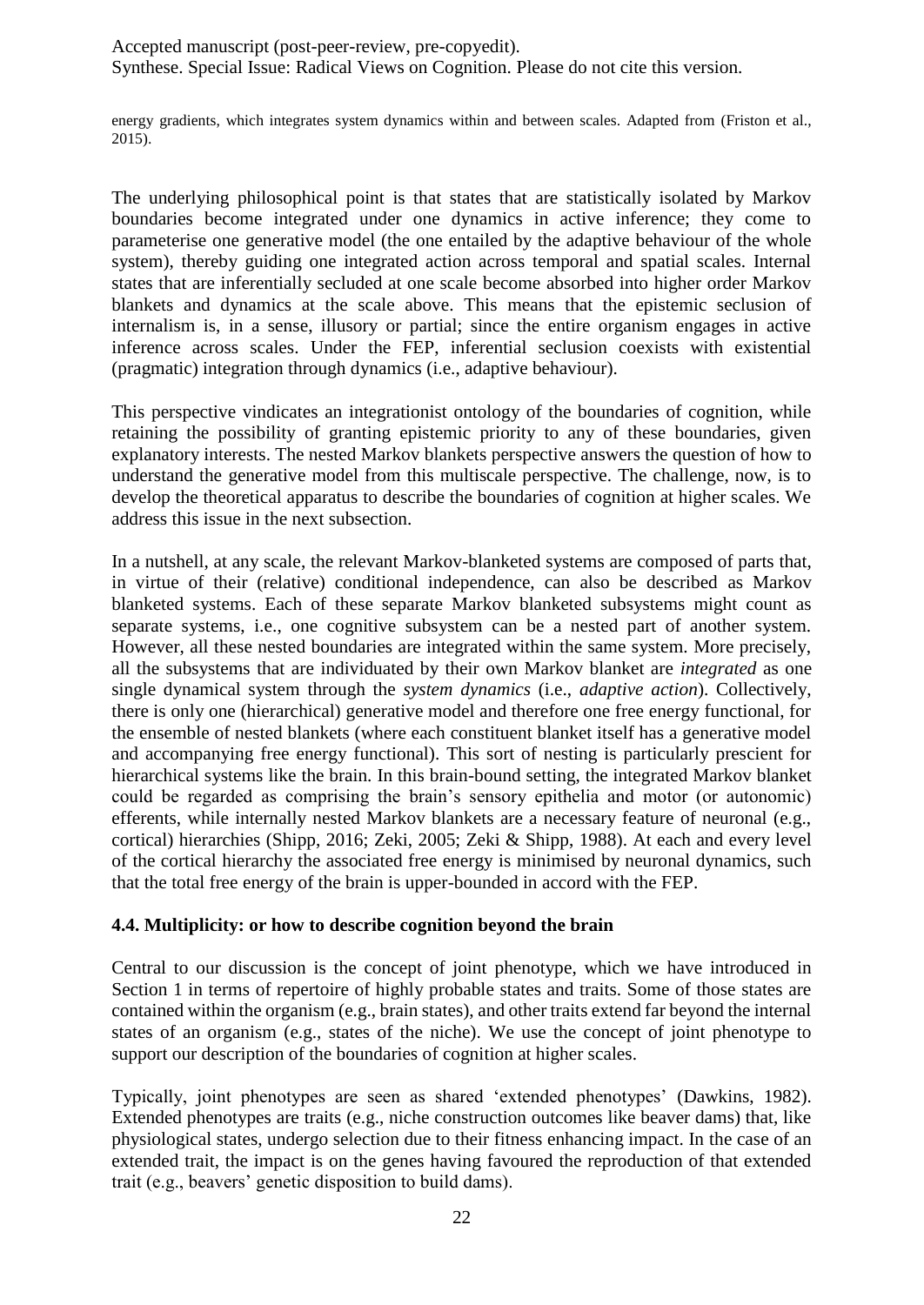Extended phenotypes, therefore, are extensions from genes to the extended trait. Accordingly, the typical view of the joint phenotype broadly construed describes coextensive phenotypic traits consistent with two or more different species' genetic makeup. In that case, all parties can be 'joint owners' of the trait; for instance, the insect and the plant are joint owners of *the portion of the leaf* eaten by the insect (Queller, 2014).

The FEP interpretation of the joint phenotype that interests us here brings this a step further. On that view, coextensive phenotypic traits *do not* need to be included in the extended phenotype. They can include biotic or abiotic traits, like ecological cascades produced by niche construction, or other 'seemingly' random effects of organismic activity. These are not directly related to the genetic makeup of either party, while nonetheless being seen as having a systematic and evolutionary significant impact on fitness.

With the FEP, one can study organism-niche complementarity that obtains through phenotypic accommodation and niche construction over development (i.e., adaptation) using variational free energy (Bruineberg, Rietveld, Parr, van Maanen, & Friston, 2018; Constant, Ramstead, et al., 2018), and thereby predict the influence of a trait on fitness. Hence, one can conceive of and study joint phenotypic traits as non-genetically specified traits by studying the changes in the statistical relationship that bounds those traits to the states of the organism(s).

Now, the point we want to motivate here is that – especially in humans – many traits of the constructed niche defining the human joint phenotype increase state-trait complementarity by smoothing the attunement process, or variational free energy minimising process. For instance, in developmental psychology and niche construction theory, it is argued that the material artefacts populating human niches enable individuals to deal with perceptual uncertainty (Christopoulos & Tobler, 2016; Dissanayake, 2009) by constraining, and directing sensory fluctuations in their surrounding (Constant, Bervoets, et al., 2018).

Briefly, computing expected free energy requires computing the cost of a policy (where the cost is given in terms of the divergence between posterior beliefs and preference about sensory outcomes), and the expected ambiguity, or expected 'certainty' about the sensory outcome relative to one's beliefs about the state of the world (i.e., expected surprise) [\(see Friston et al.](https://paperpile.com/c/U2CQOw/yClsN/?prefix=see&suffix=for%20a%20detailed%20treatment)  2016a,b [for a detailed treatment\).](https://paperpile.com/c/U2CQOw/yClsN/?prefix=see&suffix=for%20a%20detailed%20treatment) Artefacts that populate human niches can be seen as doing much of the legwork in computing the expected ambiguity term that constitute expected free energy. In that sense, they ease the modelling activity of the organism, understood as expected variational free energy minimization (Constant, Ramstead, et al., 2018); cf. epistemic affordance, (Parr & Friston, 2017).

Thus, especially in humans, when taking the FEP perspective, one can include external, joint phenotypic traits within the boundaries of cognition for higher scales systems like joint phenotypes, or bodies-environment systems. It also means that under the FEP, one could meaningfully study cognition 'from outside the brain', for instance, by producing a generative model of an higher scale system (e.g., that of the leaf-insect system) and by simulating the effects of external factors on variational free energy, like environmental cues (Sutton, 2007); cultural practices (Vygotsky, 1978); ecological information (Gibson, 1979). Again, this speaks to the idea that the relevant boundaries of cognitive systems are relative to explanatory interests (e.g., cognition from the point of view of neurophysiology for cognitive neuroscientists, or cognition from the point of view of ecology, for behavioural ecologists).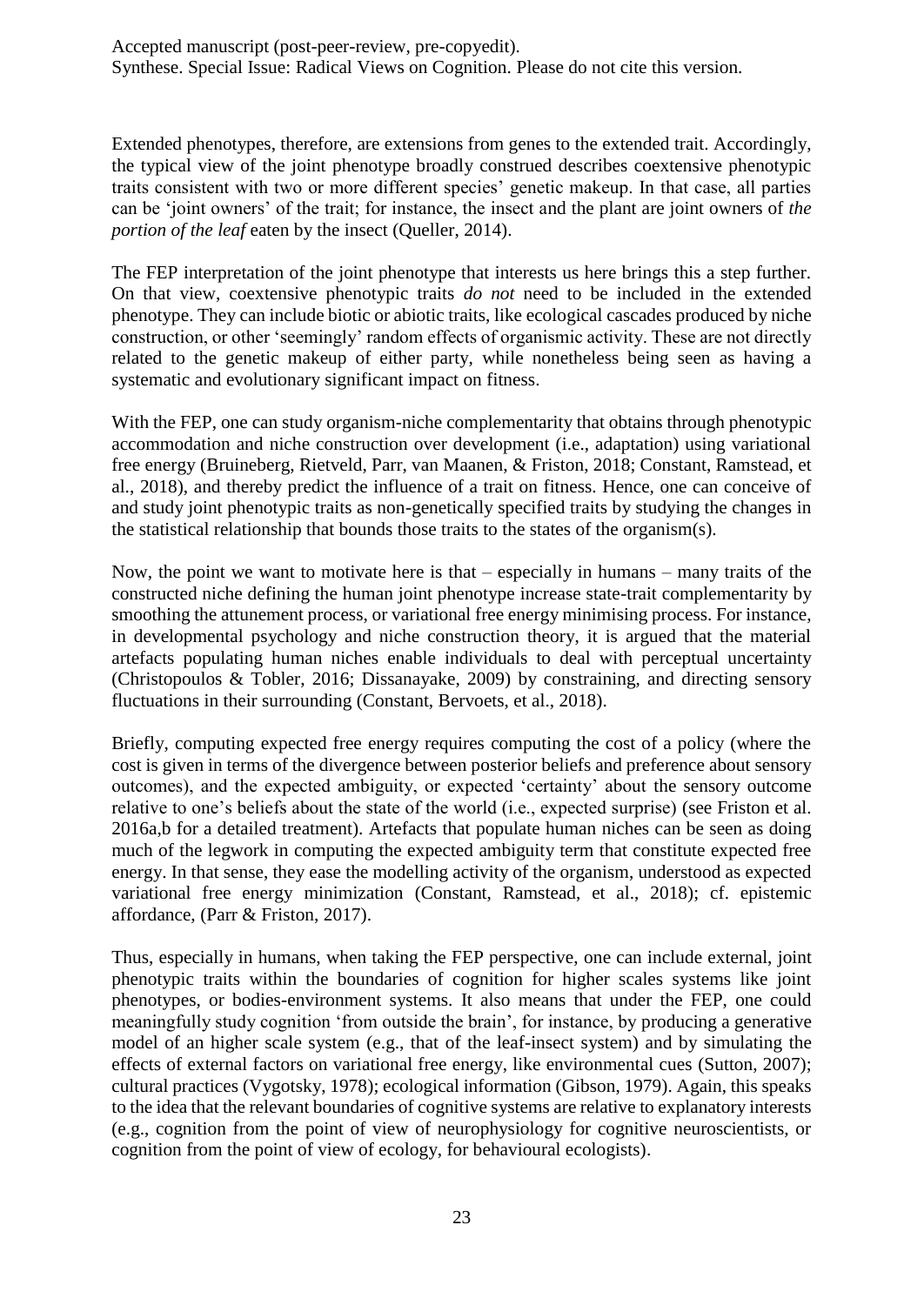The Markov blanket formalism might allow us to study the transient assembly of cognitive boundaries over time, in the spirit of the models considered above. Indeed, the original simulation studies employing the Markov blanket formalism were about the carving out of Markov boundaries by the dynamics of free energy minimization (Friston, 2013). The variational framework, then, might allow us to model how organisms extend their Markov blankets into the environment, at a host of different spatial and temporal scales (Ramstead et al., 2019); e.g., to model the spider's web extending its ensemble of sensory states to include states outside its body (Kirchhoff & Froese, 2017).

In summary, the boundaries of cognitive systems are *nested* in that any system is made up of components, which (given that they, too, exist in a minimal sense) have a boundary that can be formalised as a Markov blanket. A given organism is essentially a hierarchical set of nested Markov blankets. Furthermore, there is a hierarchical listing of scales, in the sense that every state at a given scale is itself a mixture of blanket states at a smaller scale (see Figure 5 and Figure 6). The subsystems of interest here range from intra-cellular blanketed systems (e.g., organelles) to the blanket of the entire species. By the very fact that they are nested in this way, up to the scale of the species, the boundaries of any cognitive process of cognitive dynamics are *multiple*, in the sense that cognitive systems at different scales are integrated in one multiscale cognitive dynamics. The boundaries and scale that are *relevant* will depend on the kind of investigation we are aiming at, the phenomenon that is of interest, etc.

### **Concluding remarks: Towards multidisciplinary research heuristics for cognitive science**

In this paper, we have attempted to overcome a common tendency to think of the boundaries of cognitive systems as either brain-based, embodied, or ecological/environmental by appealing to a multiscale interpretation of Markov blankets under the variational FEP. The resulting *multiscale integrationist* perspective suggests that the boundaries of cognition are multiple and nested.

Some of the radical externalist views on cognition that we have discussed suggest that the divide between internalism and externalism is problematic (Thompson & Stapleton, 2009). We agree, precisely because each of these two options begs the question over where to look for the realisers of cognition. We argued in favour of an *ontological pluralism* based on a multiscale formulation of Markov blankets under the FEP. We argued that ontologically, states statistically insular or segregated at one scale are integrated by the dynamics (i.e., adaptive behaviour) at scales above. States separated by their respective Markov blankets are dynamically and statistically linked as states of the same higher-order system. The recursively nested, multilevel formulations of the Markov blanket formalism under the FEP allow to study the realisers of cognition, while acknowledging that they are a moving target; they shift according to the level of inquiry.

Some radical externalist views, enactive approaches especially, cast cognition as a relational phenomenon that equally recruits states of the brain, the body, and the world. The view we propose here agrees with the relational aspect of this project, but rejects the a priori emphasis in the assumption that all factors contribute equality to the causal patterns of interest. That cognition is inherently relational, that it integrates the contribution of states that are internal (systemic) and external to any given boundary, does not imply that the contributions of all relevant components are equal. Certain kinds of cognition rely mainly on the contributions of internal states (e.g., mental calculations); other activities are more embodied, and rely mainly on physiological or morphological states (e.g., walking); and other still depend most on the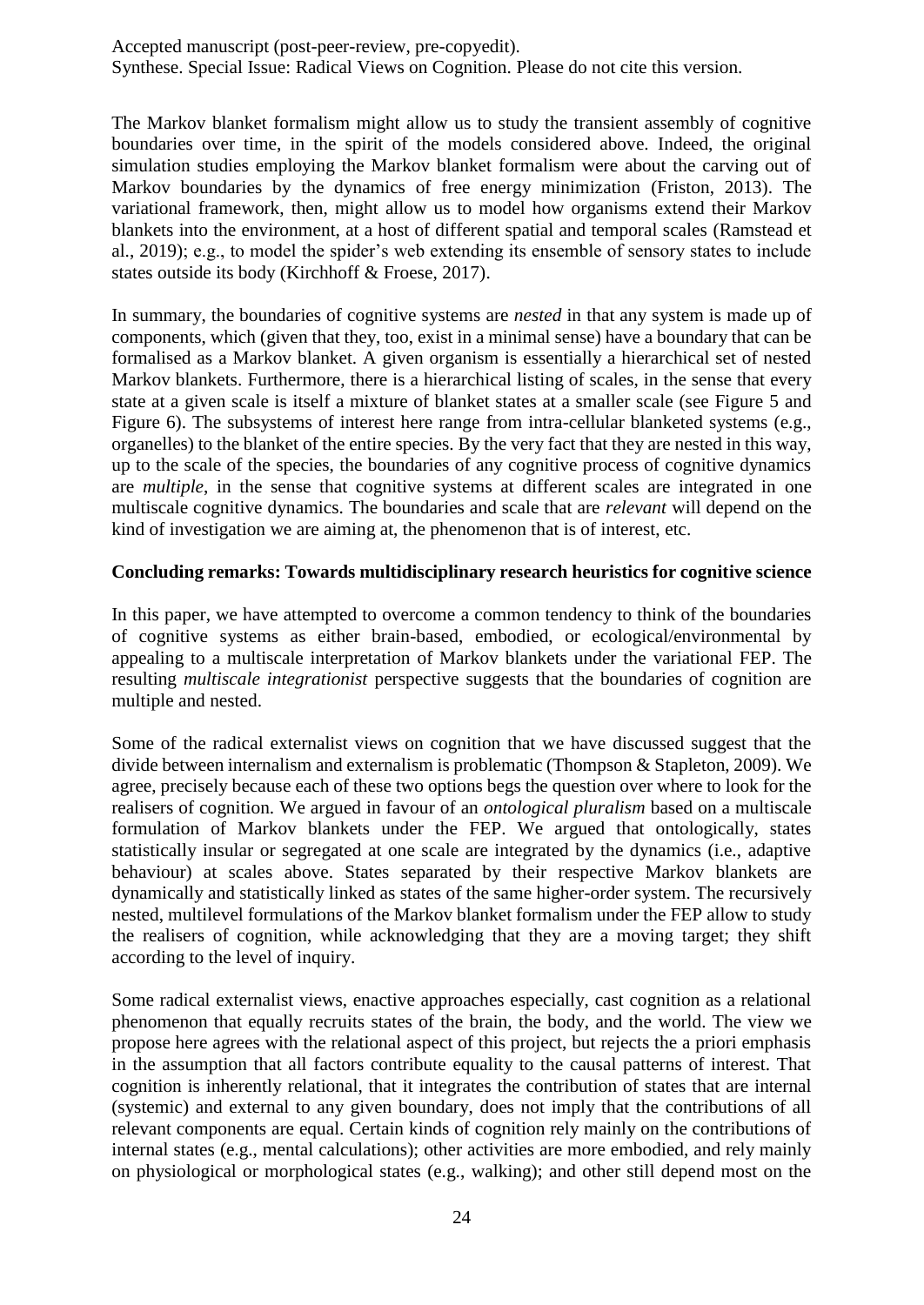influence of abiotic, environmental factors or culturally patterned practices (e.g., driving a car). The approach we advocate here casts cognition as radically relational at each scale, even within the brain; e.g., relations between cells, relations to the brain's microenvironment, between different networks or again, between different patterns of functionally integrated units; without for all that endorsing the view that nothing matters more than anything else. This speaks to the necessity of *methodological pluralism* in cognitive science; and to the importance of developing new interdisciplinary research heuristics to determine and study, for any phenomenon, the relevant levels of description that are necessary to account for it.

Our multiscale integrationist formulation of the boundaries of cognition rejects any kind of essentialism about the boundaries of cognition. It suggests that explanations of cognition will differ conditioned on the phenomenon and our explanatory interests. In this sense we are more aligned with (Clark, 2008) when he encourages us to "let a thousand flowers bloom" (p. 117). However, we restrict the scope of this gardening project by arguing that the FEP plays a coordinating and constraining role on the kind of explanations one should be looking for in the cognitive sciences.

#### **Acknowledgements:**

This research was undertaken thanks in part to funding from the Canada First Research Excellence Fund, awarded to McGill University for the Healthy Brains for Healthy Lives initiative (M. J. D. Ramstead), the Social Sciences and Humanities Research Council of Canada (M. J. D. Ramstead), the Australian Research Council (M. D. Kirchhoff – DP170102987), and by a Wellcome Trust Principal Research Fellowship (K. J. Friston – 088130/Z/09/Z). We thank Jelle Bruineberg, Laurence Kirmayer, Jonathan St-Onge, Samuel Veissière, and two anonymous reviewers for helpful discussions and comments.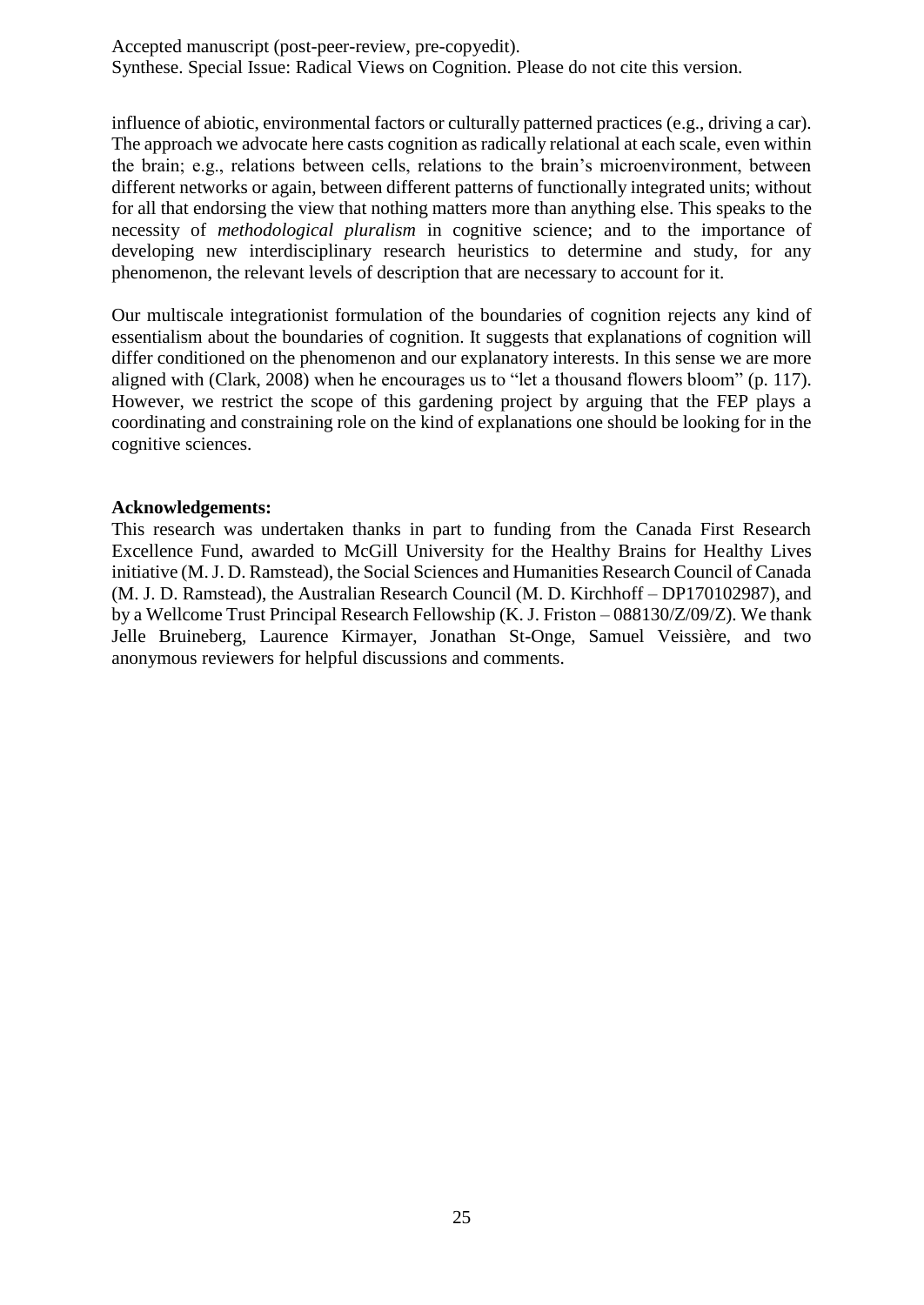#### **References**

- Allen, M. (2018). The Foundation: Mechanism, Prediction, and Falsification in Bayesian Enactivism. Comment on "Answering Schrödinger's question: A free-energy formulation" by Maxwell James Désormeau Ramstead et al. *Physics of life Reviews*.
- Allen, M., & Friston, K. J. (2016). From cognitivism to autopoiesis: towards a computational framework for the embodied mind. *Synthese*, 1-24.
- Anderson, M. (2017). Of Bayes and bullets: An embodied, situated, targeting-based account of predictive processing. *Philosophy and predictive processing. Frankfurt am Main: MIND Group*.
- Badcock, P., Friston, K., & Ramstead, M. (2019). The Hierarchically Mechanistic Mind: A free-energy formulation of the human psyche. . *Physics of life Reviews*.
- Bruineberg, J., Kiverstein, J., & Rietveld, E. (2016). The anticipating brain is not a scientist: the free-energy principle from an ecological-enactive perspective. *Synthese*, 1-28. doi:doi:10.1007/s11229-016-1239-1
- Bruineberg, J., & Rietveld, E. (2014). Self-organization, free energy minimization, and optimal grip on a field of affordances. *Frontiers in human neuroscience, 8*. doi:doi.org/10.3389/fnhum.2014.00599
- Bruineberg, J., Rietveld, E., Parr, T., van Maanen, L., & Friston, K. J. (2018). Free-energy minimization in joint agent-environment systems: A niche construction perspective. *Journal of Theoretical Biology, 455*, 161-178.
- Campbell, J. O. (2016). Universal Darwinism as a process of Bayesian inference. *Frontiers in Systems Neuroscience, 10*.
- Chemero, A. (2009). Radical embodied cognition. In: Cambridge, MA: MIT Press.
- Christopoulos, G. I., & Tobler, P. N. (2016). Culture as a response to uncertainty: foundations of computational cultural. *The Oxford handbook of cultural neuroscience, 81*.
- Clark, A. (2008). *Supersizing the mind: Embodiment, action, and cognitive extension*: OUP USA.
- Clark, A. (2017). How to knit your own Markov blanket. In T. Metzinger & W. Wiese (Eds.), *Philosophy and Predictive Processing*. Frankfurt am Main: MIND Group.
- Clark, A., & Chalmers, D. (1998). The extended mind. *analysis, 58*(1), 7-19.
- Conant, R. C., & Ashby, W. R. (1970). Every Good Regulator of a system must be a model of that system. *Int. J. Systems Sci., 1*(2), 89-97.
- Constant, A., Bervoets, J., Hens, K., & Van de Cruys, S. (2018). Precise worlds for certain minds: An ecological perspective on the relational self in autism. *Topoi*.
- Constant, A., Ramstead, M., Veissière, S., Campbell, J., & Friston, K. (2018). A variational approach to niche construction. *Journal of the Royal Society Interface*.
- Dawkins, R. (1982). *The Extended Phenotype: The Long Reach of the Gene*. Oxford: Oxford University Press.
- De Jaegher, H., & Di Paolo, E. (2007). Participatory sense-making. *Phenomenology and the Cognitive Sciences, 6*(4), 485-507.
- Di Paolo, E. (2009). Extended life. *Topoi, 28*(1), 9.
- Di Paolo, E., Buhrmann, T., & Barandiaran, X. (2017). *Sensorimotor life: An enactive proposal*: Oxford University Press.
- Di Paolo, E. A. (2005). Autopoiesis, adaptivity, teleology, agency. *Phenomenology and the Cognitive Sciences, 4*(4), 429-452.
- Di Paolo, E. A., & Thompson, E. (2014). The enactive approach. In L. E. Shapiro (Ed.), *The Routledge handbook of embodied cognition* (pp. 68-78). London: Routledge.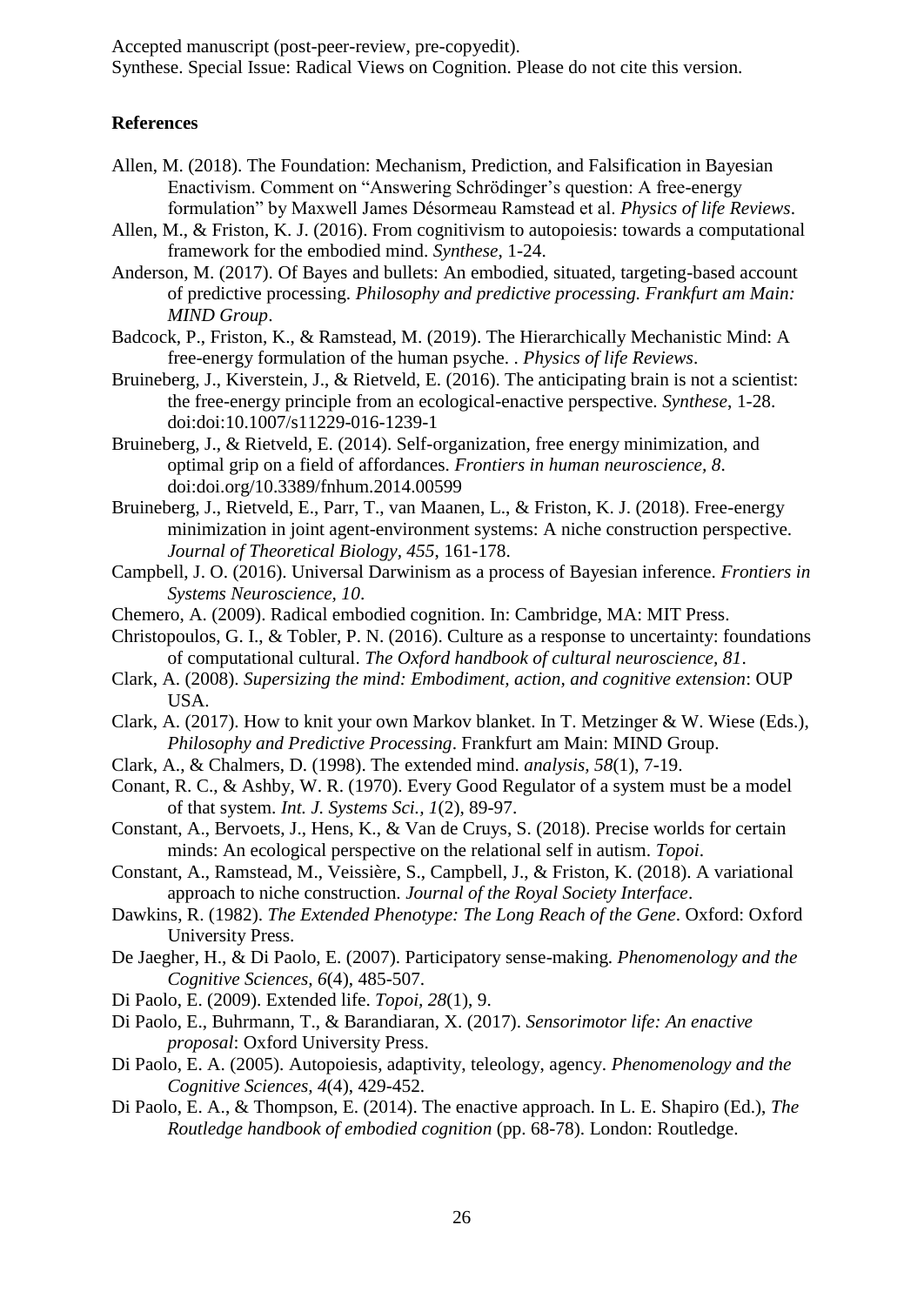Accepted manuscript (post-peer-review, pre-copyedit).

Synthese. Special Issue: Radical Views on Cognition. Please do not cite this version.

- Dissanayake, E. (2009). The artification hypothesis and its relevance to cognitive science, evolutionary aesthetics, and neuroaesthetics. *Cognitive Semiotics, 5*(fall2009), 136- 191.
- Engel, A. K., Friston, K. J., & Kragic, D. (2016). The pragmatic turn: Toward action-oriented views in cognitive science.
- Fabry, R. E. (2017). Betwixt and between: the enculturated predictive processing approach to cognition. *Synthese*, 1-36.
- Feldman, H., & Friston, K. (2010). Attention, uncertainty, and free-energy. *Frontiers in human neuroscience, 4*, 215.
- Friston, K. (2005). A theory of cortical responses. *Philosophical transactions of the Royal Society B: Biological sciences, 360*(1456), 815-836.
- Friston, K. (2010). The free-energy principle: a unified brain theory? *Nature Reviews Neuroscience, 11*(2), 127-138.
- Friston, K. (2012). A free energy principle for biological systems. *Entropy, 14*(11), 2100- 2121.
- Friston, K. (2013). Life as we know it. *Journal of the Royal Society Interface, 10*(86). doi:10.1098/rsif.2013.0475
- Friston, K., FitzGerald, T., Rigoli, F., Schwartenbeck, P., & Pezzulo, G. (2016a). Active inference and learning. *Neuroscience & Biobehavioral Reviews, 68*, 862-879.
- Friston, K., FitzGerald, T., Rigoli, F., Schwartenbeck, P., & Pezzulo, G. (2017). Active Inference: A Process Theory. *Neural Comput, 29*(1), 1-49. doi:10.1162/NECO\_a\_00912
- Friston, K., Mattout, J., & Kilner, J. (2011). Action understanding and active inference. *Biological cybernetics, 104*(1), 137-160.
- Friston, K. J., FitzGerald, T., Rigoli, F., Schwartenbeck, P., & Pezzulo, G. (2016b). Active inference: a process theory. *Neural computation, 29*, 1-49.
- Friston, K. J., Levin, M., Sengupta, B., & Pezzulo, G. (2015). Knowing one's place: a freeenergy approach to pattern regulation. *Journal of the Royal Society Interface, 12*(105).
- Friston, K. J., Parr, T., & de Vries, B. (2017). The graphical brain: belief propagation and active inference. *Network Neuroscience, 1*(4), 381-414.
- Friston, K. J., Rosch, R., Parr, T., Price, C., & Bowman, H. (2018). Deep temporal models and active inference. *Neuroscience & Biobehavioral Reviews, 90*, 486-501.
- Friston, K. J., & Stephan, K. E. (2007). Free-energy and the brain. *Synthese, 159*(3), 417-458.
- Froese, T., & Di Paolo, E. A. (2011). The enactive approach: Theoretical sketches from cell to society. *Pragmatics & Cognition, 19*(1), 1-36.
- Gallagher, S. (2006). *How the body shapes the mind*: Clarendon Press.
- Gallagher, S. (2017). *Enactivist interventions: Rethinking the mind*: Oxford University Press.
- Gallagher, S., & Allen, M. (2016). Active inference, enactivism and the hermeneutics of social cognition. *Synthese*, 1-22. doi[:http://doi.org/10.1007/s11229-016-1269-8](http://doi.org/10.1007/s11229-016-1269-8)
- Gibson, J. J. (1979). *The ecological approach to visual perception: classic edition*: Psychology Press.
- Gładziejewski, P. (2016). Predictive coding and representationalism. *Synthese, 193*(2), 559- 582.
- Gładziejewski, P., & Miłkowski, M. (2017). Structural representations: causally relevant and different from detectors. *Biology & Philosophy*, 1-19.
- Hesp, C., Ramstead, M., Constant, A., Badcock, P., Kirchhoff, M., & Friston, K. (In press). A multi-scale view of the emergent complexity of life: A free-energy proposal. In M. P. e. al. (Ed.), *Evolution, Development, and Complexity: Multiscale Models in Complex Adaptive Systems*: Springer.
- Hohwy, J. (2014). *The predictive mind*. Oxford: Oxford University Press.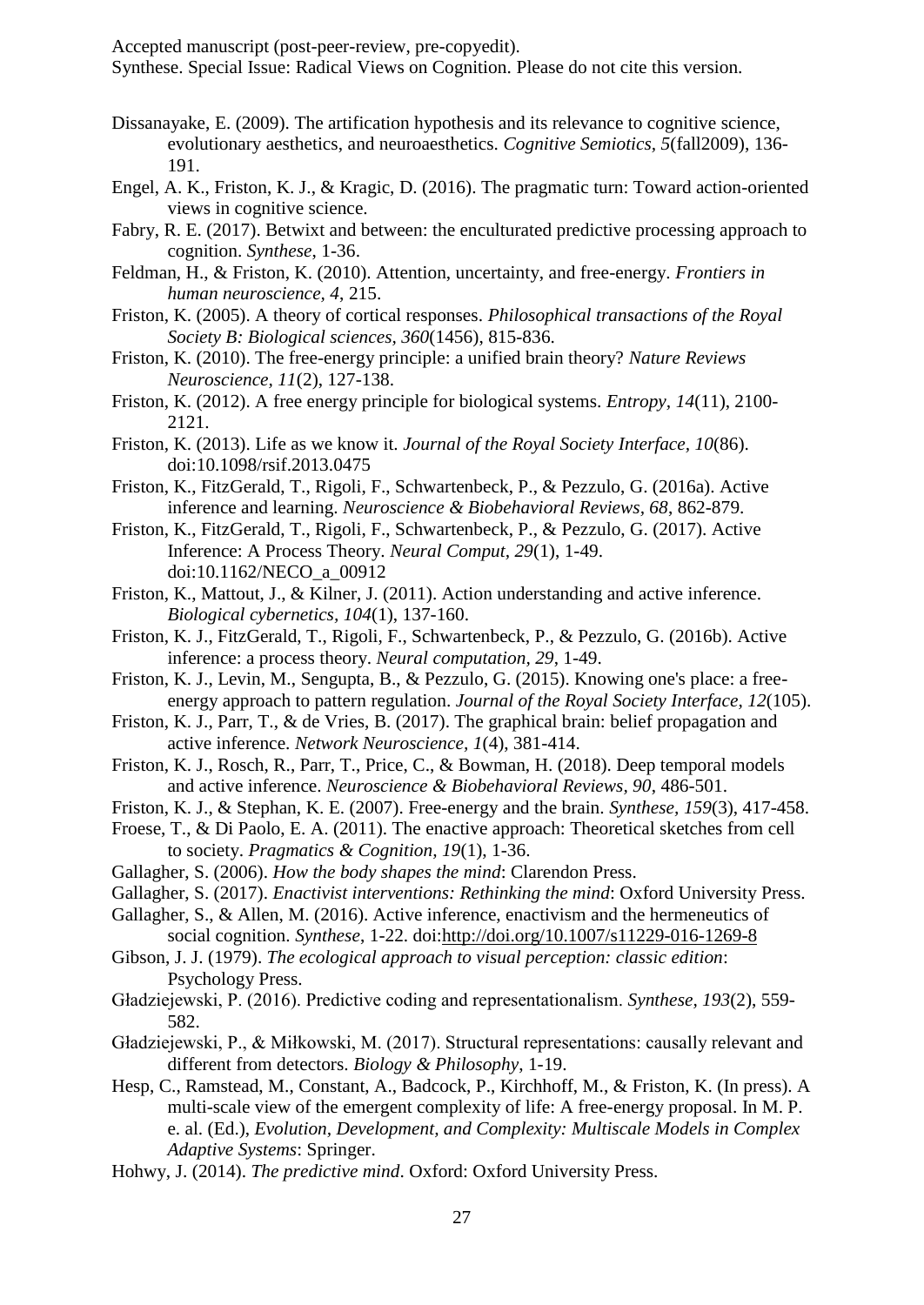Hohwy, J. (2016). The self‐evidencing brain. *Noûs, 50*(2), 259-285.

- Hohwy, J. (2017). How to Entrain Your Evil Demon. *Philosophy and predictive processing. Frankfurt am Main: MIND Group*.
- Hohwy, J., Roepstorff, A., & Friston, K. J. (2008). Predictive coding explains binocular rivalry: an epistemological review. *Cognition, 108*(3), 687-701.
- Hutchins, E. (2010). Cognitive ecology. *Topics in cognitive science, 2*(4), 705-715.
- Ingold, T. (2001). From the transmission of representations to the education of attention. *The debated mind: Evolutionary psychology versus ethnography*, 113-153.
- Kiefer, A., & Hohwy, J. (2017). Content and misrepresentation in hierarchical generative models. *Synthese*, 1-29.
- Kirchhoff, M. (2015). Species of realization and the free energy principle. *Australasian Journal of Philosophy, 93*(4), 706-723.
- Kirchhoff, M. (2018a). Autopoiesis, free energy, and the life–mind continuity thesis. *Synthese, 195*(6), 2519-2540.
- Kirchhoff, M. (2018b). Hierarchical Markov Blankets and Adaptive Active Inference : Comment on "Answering Schrödinger's question: A free-energy formulation" by Maxwell James Désormeau Ramstead et al. *Physics of life Reviews*.
- Kirchhoff, M. (2018c). Predictive processing, perceiving and imagining: Is to perceive to imagine, or something close to it? *Philosophical Studies, 175*(3), 751-767.
- Kirchhoff, M., & Froese, T. (2017). Where There is Life There is Mind: In Support of a Strong Life-Mind Continuity Thesis. *Entropy, 19*(4), 169.
- Kirchhoff, M., & Kiverstein, J. (In press). *Extended Consciousness and Predictive Processing: A Third-Wave View*. New York Routledge.
- Kirchhoff, M., Parr, T., Palacios, E., Friston, K., & Kiverstein, J. (2018). The Markov blankets of life: autonomy, active inference and the free energy principle. *Journal of the Royal Society Interface, 15*(138), 20170792.
- Kirchhoff, M., & Robertson, I. (2018). Enactivism and predictive processing: a nonrepresentational view. *Philosophical Explorations, 21*(2), 264-281.
- Kirchhoff, M. D. (2012). Extended cognition and fixed properties: steps to a third-wave version of extended cognition. *Phenomenology and the Cognitive Sciences, 11*(2), 287-308.
- Menary, R. (2010). The Extended Mind and Cognitive Integration. In R. Menary (Ed.), *The Extended Mind* Cambridge, MA: MIT Press
- Noë, A. (2004). *Action in perception*: MIT press.
- Parr, T., & Friston, K. J. (2017). Uncertainty, epistemics and active inference. *Journal of the Royal Society Interface, 14*(136), 20170376.
- Pearl, J. (1988). Probabilistic reasoning in intelligent systems: Networks of plausible inference. In. San Mateo, CA: Morgan Kaufmann.
- Queller, D. C. (2014). Joint phenotypes, evolutionary conflict and the fundamental theorem of natural selection. *Philosophical Transactions of the Royal Society of London B: Biological Sciences, 369*(1642), 20130423.
- Ramstead, M., Badcock, P., & Friston, K. (2018a). Answering Schrödinger's question: A free-energy formulation. *Physics of life Reviews, 24*, 1-16.
- Ramstead, M., Badcock, P., & Friston, K. (2018b). Variational neuroethology: Answering further questions: Reply to comments on "Answering Schrödinger's question: A freeenergy formulation". *Physics of life Reviews, 24*, 59-66.
- Ramstead, M., Constant, A., Badcock, P., & Friston, K. (2019). Variational ecology and the physics of minds. *Physics of life Reviews*.